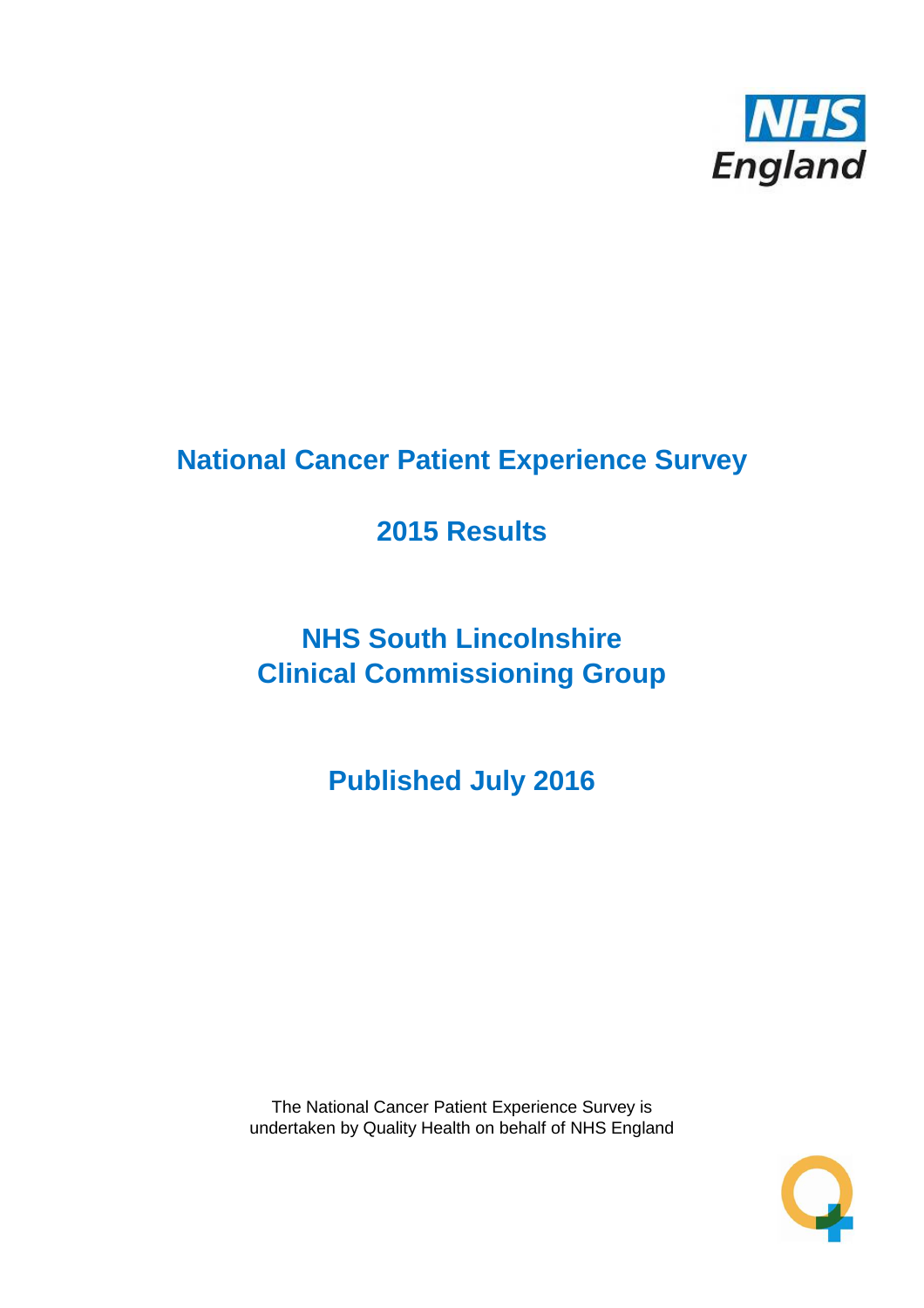## **Introduction**

The National Cancer Patient Experience Survey 2015 is the fifth iteration of the survey first undertaken in 2010. It has been designed to monitor national progress on cancer care; to provide information to drive local quality improvements; to assist commissioners and providers of cancer care; and to inform the work of the various charities and stakeholder groups supporting cancer patients.

The survey was overseen by a national Cancer Patient Experience Advisory Group. This Advisory Group set the principles and objectives of the survey programme and guided questionnaire development.

The survey was commissioned and managed by NHS England. The survey provider, Quality Health, is responsible for designing, running and analysing the survey.

Full national results and other reports are available at www.ncpes.co.uk

Further details on the survey methodology and changes to the 2015 survey can be found in the Annex. Note that a number of significant changes were made to the 2015 survey so caution should be taken in directly comparing data from the 2015 survey to the findings of the previous CPES surveys. No comparisons with previous surveys are presented in this report.

### **This report**

The report shows how this CCG scored for each question in the survey, compared with national results. It is aimed at helping individual CCGs to understand their performance and identify areas for local improvement.

Note that responses for questions with 1-20 respondents have been suppressed. This is to protect patient confidentiality and because uncertainty around the result is too great.

### **Data tables**

The data tables presented in this report show the following for each question:

- **Column 1** shows the number of respondents to this question
- **Column 2** shows the unadjusted 2015 score for this CCG
- **Column 3** shows the case-mix adjusted 2015 score for this CCG
- **Column 4** shows the lower limit of the expected range of scores for this CCG (the top of the pale blue section on the Comparability chart - see below)
- **Column 5** shows the upper limit of the expected range of scores for this CCG (the bottom of the dark blue section on the Comparability chart - see below)
- **Column 6** shows the National Average score for this question.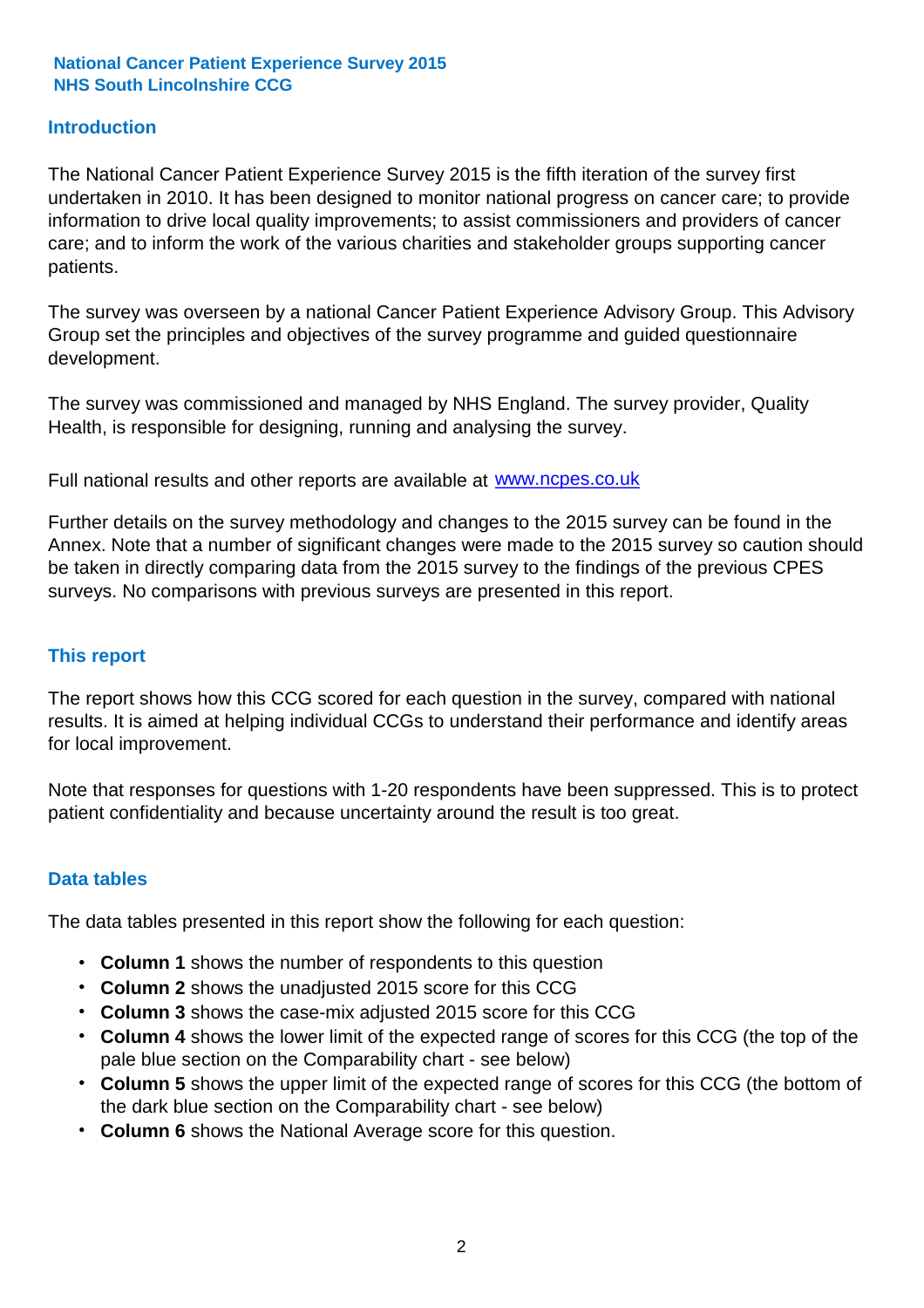Results for individual response options are presented in the detailed data tables **WWW.ncpes.co.uk** Confidence Intervals for unadjusted and case-mix adjusted data are provided in these tables.

Expected ranges and 95% Confidence Intervals highlight the uncertainty around the results. The size of the expected ranges and confidence intervals will be different for each question, and depends on the number of respondents and the range of their responses.

For further details on case-mix adjustment and the scoring methodology used, please refer to the Annex.

## **Comparability charts**

For the 2015 survey, we have adopted the CQC standard for reporting comparative performance, based on calculation of "expected ranges". This means that CCGs will be flagged as outliers only if there is statistical evidence that their scores deviate (positively or negatively) from the range of scores that would be expected for CCGs of the same size.

The Comparability charts in this report show a bar with these expected ranges (in grey), higher than expected (in dark blue), and lower than expected (in pale blue). A black dot represents the actual score of this CCG.

The same colour convention has been used in Column 3 of the Data tables.

For further details on expected ranges, please refer to the technical document at **www.ncpes.co.uk** 

### **Tumour group tables**

The final set of tables in this report show the scores for each question for each of the 13 tumour groups, with a comparative national score for that tumour group.

These breakdowns are intended as additional information for CCGs to understand the differences between the experiences of patients with different types of cancer. The numbers are generally relatively small and may not be statistically significant. They should therefore be treated with some caution.

### **Notes on specific questions**

Question 5 in the survey has not been scored. However, the unscored data is useful and has been published alongside the other results in this report. This question asked respondents to "tick all that apply". The results show all of the responses given including where respondents chose two or more options.

Questions used to direct respondents to different parts of the survey (questions 4, 17, 24, 27, 40, 43, 46) and other demographic and information questions are not reported.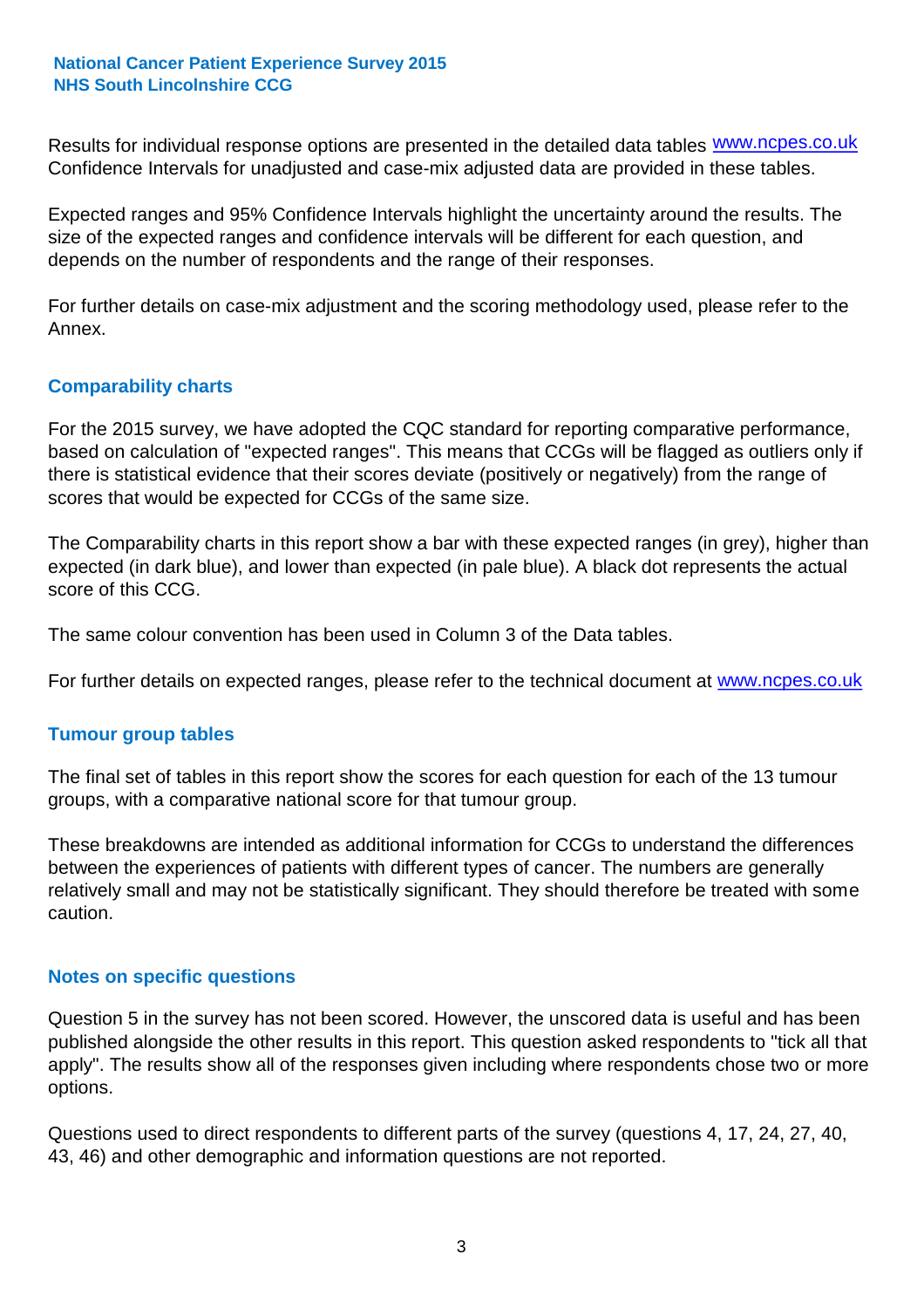#### **How to use the data**

Unadjusted data should be used to see the actual responses from patients relating to the CCG.

Case-mix adjusted data, together with expected ranges, should be used to understand whether the results are significantly higher or lower than national results.

Case-mix adjusted data, together with (case-mix adjusted) Confidence Intervals (presented in the detailed data tables **www.ncpes.co.uk**), should be used to understand whether the results are significantly higher or lower than the results for another CCG.

#### **Response rates**

Numbers of respondents by tumour group, age and gender can be found in the Annex.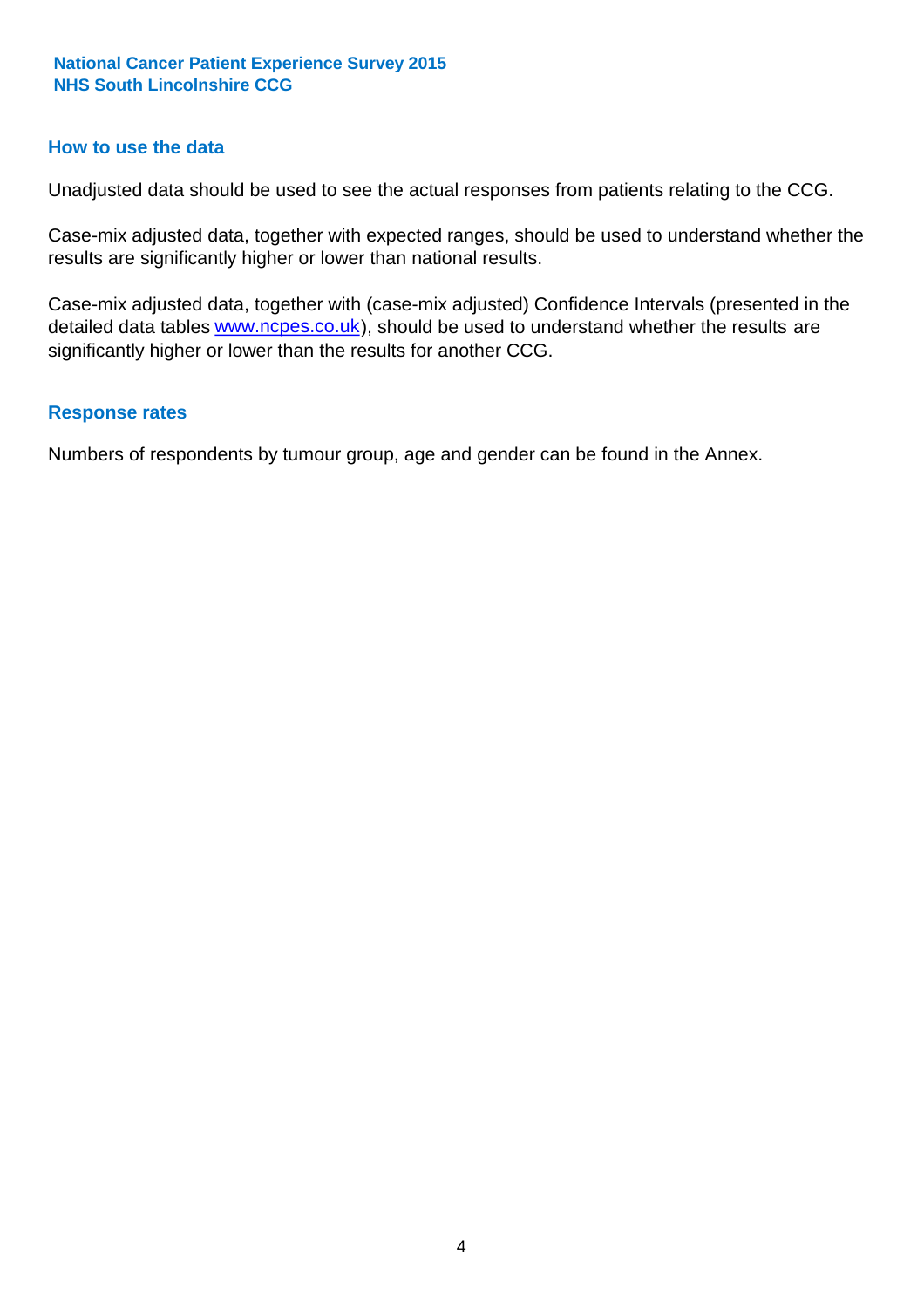## **Executive Summary**

average rating of **8.9**. Asked to rate their care on a scale of zero (very poor) to 10 (very good), respondents gave an

The following questions are included in phase 1 of the Cancer Dashboard developed by Public Health England and NHS England\*:

- **82%** of respondents said that they were definitely involved as much as they wanted to be in decisions about their care and treatment
- **88%** of respondents said that they were given the name of a Clinical Nurse Specialist who would support them through their treatment
- when asked how easy or difficult it had been to contact their Clinical Nurse Specialist 89% of respondents said that it had been 'quite easy' or 'very easy'
- **92%** of respondents said that, overall, they were always treated with dignity and respect they were in hospital
- **95%** of respondents said that hospital staff told them who to contact if they were worried about their condition or treatment after they left hospital
- **71%** of respondents said that they thought the GPs and nurses at their general practice definitely did everything they could to support them while they were having cancer treatment.

Detailed results for these and other questions are set out in the sections that follow.

#### www.cancerdata.nhs.uk/dashboard

The questions were selected in discussion with the national Cancer Patient Experience Advisory Group and reflect four key patient experience domains: provision of information; involvement in decisions; care transition; interpersonal relations, respect and dignity. The figures presented above are all case-mix adjusted.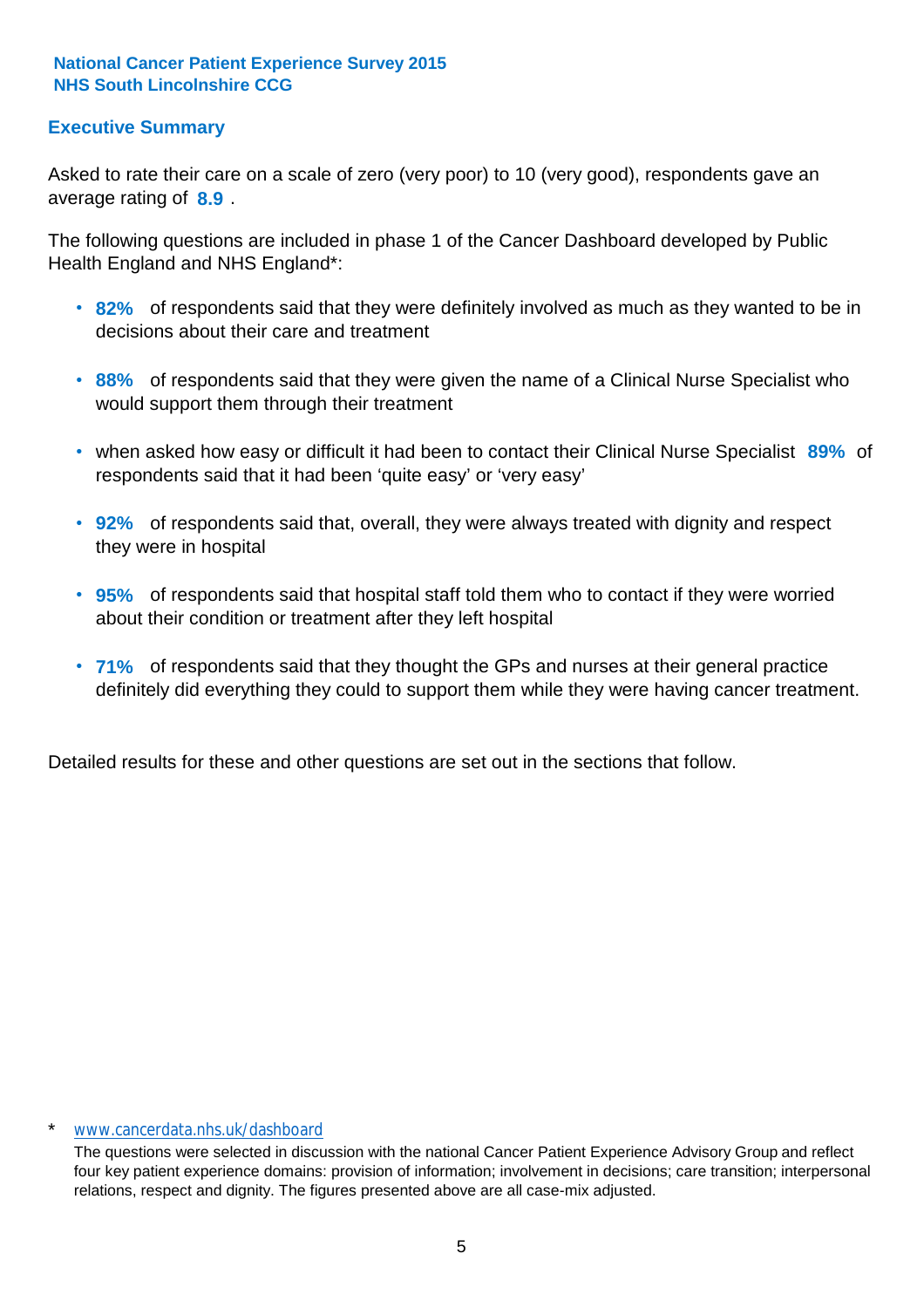# **Questions which scored outside expected range**

|                                  |                                                                              |                                             |                                                | 2015 Case-mix Adjusted                             |                                                    |                              |  |  |
|----------------------------------|------------------------------------------------------------------------------|---------------------------------------------|------------------------------------------------|----------------------------------------------------|----------------------------------------------------|------------------------------|--|--|
| Question                         |                                                                              | for this<br>respondents<br>Number of<br>ccg | Percentage<br>this<br>2015<br>CCG<br>$\vec{q}$ | Lower limit<br>expected<br>range<br>$\overline{a}$ | Upper limit<br>expected<br>range<br>$\vec{\sigma}$ | Average<br>National<br>Score |  |  |
| <b>Clinical Nurse Specialist</b> |                                                                              |                                             |                                                |                                                    |                                                    |                              |  |  |
| Q19                              | Get understandable answers to important questions all or most<br>of the time | 153                                         | 94%                                            | 83%                                                | 94%                                                | 89%                          |  |  |
|                                  | Care from your general practice                                              |                                             |                                                |                                                    |                                                    |                              |  |  |
| Q53                              | Practice staff definitely did everything they could to support<br>patient    | 166                                         | 71%                                            | 55%                                                | 70%                                                | 63%                          |  |  |
|                                  | Your overall NHS care                                                        |                                             |                                                |                                                    |                                                    |                              |  |  |
| Q59                              | Patient's average rating of care scored from very poor to very<br>good       | 225                                         | 8.9                                            | 8.5                                                | 8.9                                                | 8.7                          |  |  |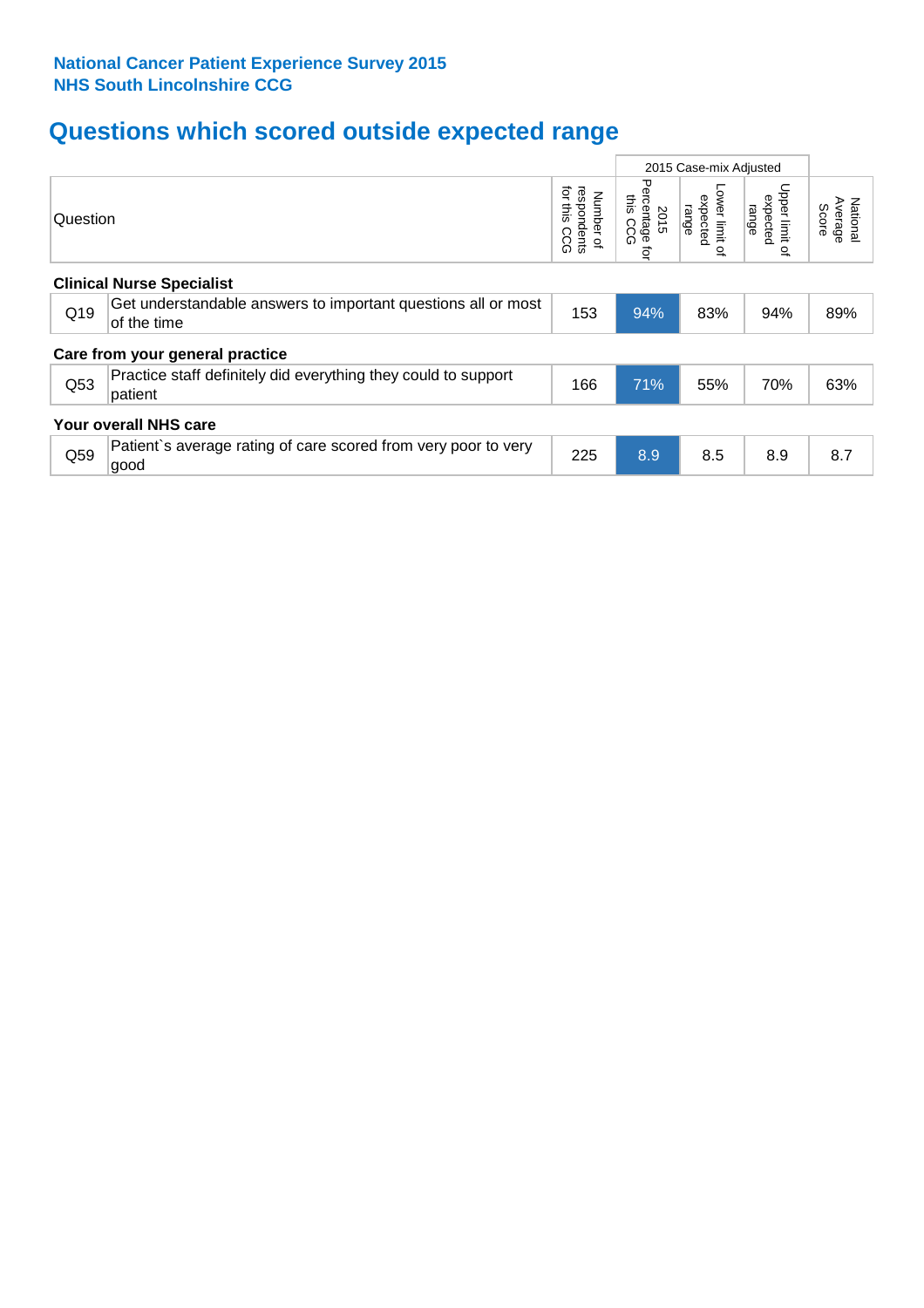## **CCG results**

## **Seeing your GP**



|    |                                                                |                                         |                             |               | 2015 Case-mix Adjusted     |                            |                           |
|----|----------------------------------------------------------------|-----------------------------------------|-----------------------------|---------------|----------------------------|----------------------------|---------------------------|
|    | Question                                                       | respondents<br>Number<br>$\overline{a}$ | 2015<br>Unadjusted<br>Score | 2015<br>Score | Expected<br>range<br>lower | Expected<br>range<br>nbber | National Average<br>Score |
| Q1 | Saw GP once / twice before being told had to go to<br>hospital | 196                                     | 81%                         | 79%           | 70%                        | 82%                        | 76%                       |
| Q2 | Patient thought they were seen as soon as necessary            | 235                                     | 80%                         | 80%           | 77%                        | 87%                        | 82%                       |

|    |                                                                             |                                                       | No.     |
|----|-----------------------------------------------------------------------------|-------------------------------------------------------|---------|
|    |                                                                             | Yes                                                   | $\star$ |
|    | Beforehand, did you have all the<br>information you needed about your test? | No, I would have liked more written information       |         |
| Q5 |                                                                             | No, I would have liked more <b>verbal</b> information |         |
|    |                                                                             | I did not need / want any information                 | $\star$ |
|    |                                                                             | Don't know / can't remember                           | $\star$ |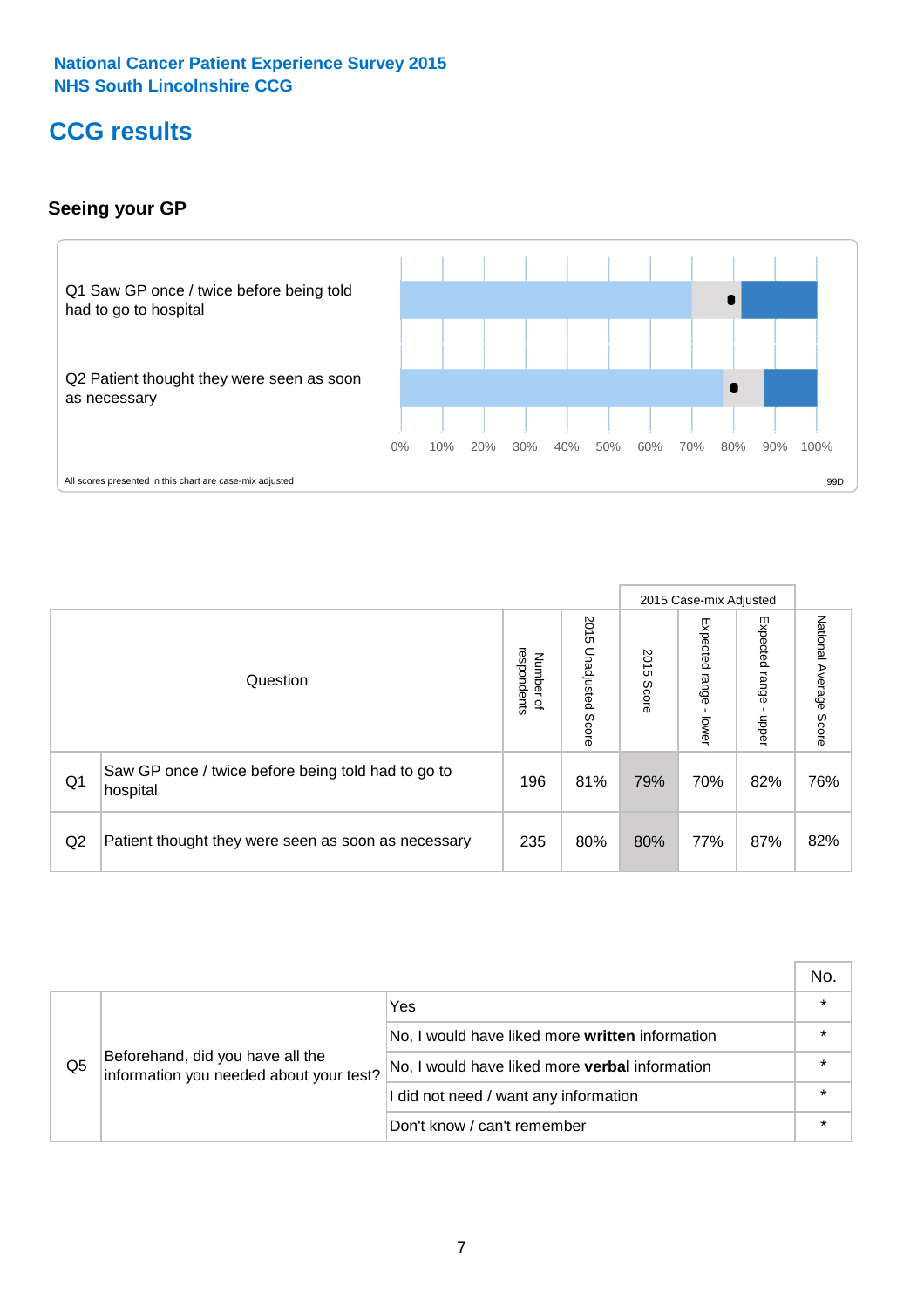## **Diagnostic tests**



|                |                                                                       |                                    |                             |               | 2015 Case-mix Adjusted  |                         |                           |
|----------------|-----------------------------------------------------------------------|------------------------------------|-----------------------------|---------------|-------------------------|-------------------------|---------------------------|
|                | Question                                                              | Number of<br>respondents<br>Number | 2015<br>Unadjusted<br>Score | 2015<br>Score | Expected range<br>lower | Expected range<br>nbber | National Average<br>Score |
| Q <sub>6</sub> | The length of time waiting for the test to be done was<br>about right | 214                                | 89%                         | 89%           | 82%                     | 91%                     | 87%                       |
| Q7             | Given complete explanation of test results in<br>understandable way   | 214                                | 81%                         | 80%           | 73%                     | 84%                     | 79%                       |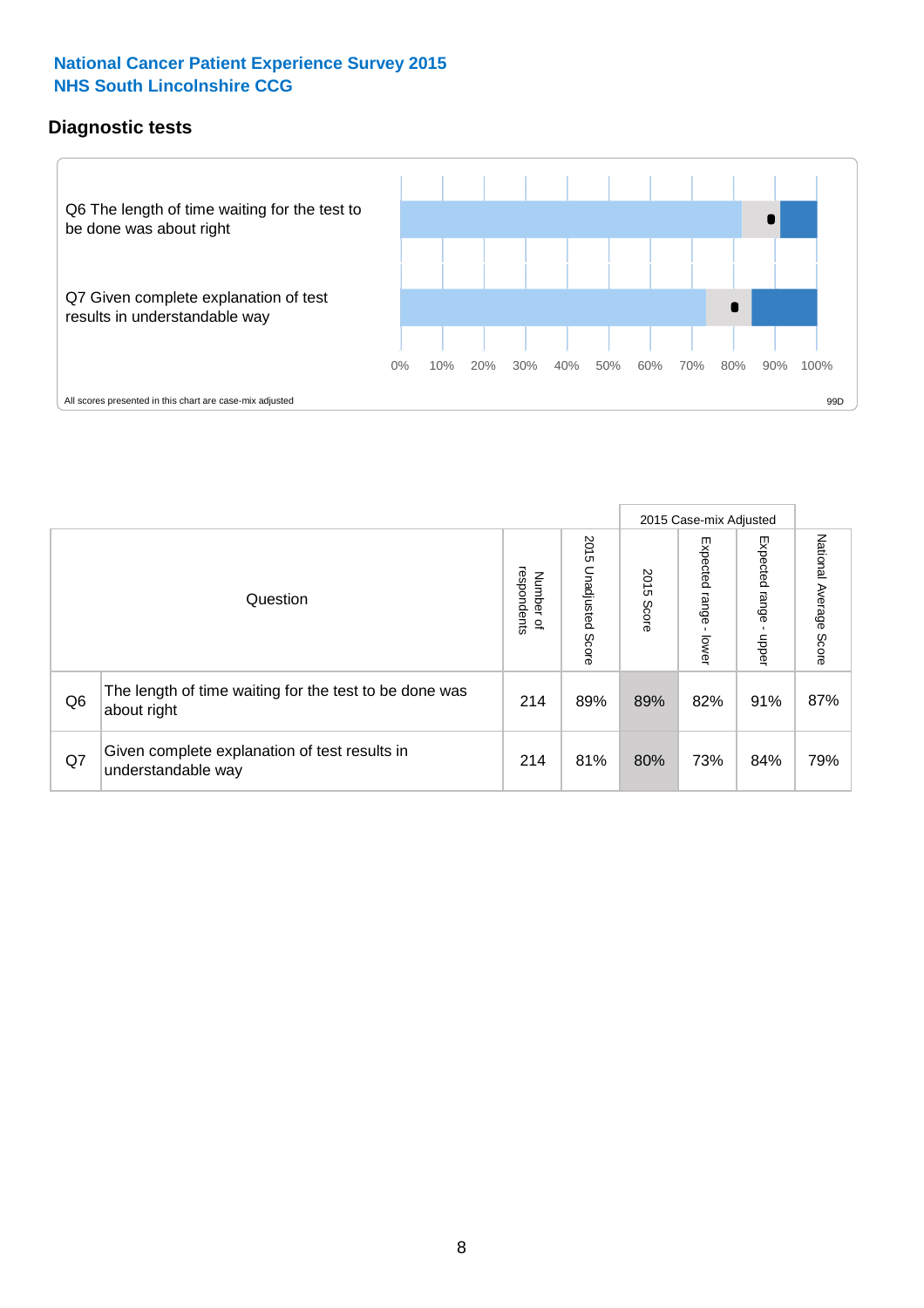## **Finding out what was wrong with you**



|                |                                                                                            |                          |                       |               | 2015 Case-mix Adjusted                  |                                           |                        |
|----------------|--------------------------------------------------------------------------------------------|--------------------------|-----------------------|---------------|-----------------------------------------|-------------------------------------------|------------------------|
|                | Question                                                                                   | respondents<br>Number of | 2015 Unadjusted Score | 2015<br>Score | Expected range<br>$\mathbf{I}$<br>lower | Expected range<br>$\blacksquare$<br>nbber | National Average Score |
| Q8             | Patient told they could bring a family member or friend<br>when first told they had cancer | 199                      | 78%                   | 78%           | 73%                                     | 84%                                       | 79%                    |
| Q <sub>9</sub> | Patient felt they were told sensitively that they had cancer                               | 234                      | 88%                   | 88%           | 80%                                     | 89%                                       | 84%                    |
| Q10            | Patient completely understood the explanation of what<br>was wrong                         | 236                      | 80%                   | 78%           | 67%                                     | 79%                                       | 73%                    |
| Q11            | Patient given easy to understand written information<br>about the type of cancer they had  | 206                      | 72%                   | 71%           | 65%                                     | 78%                                       | 72%                    |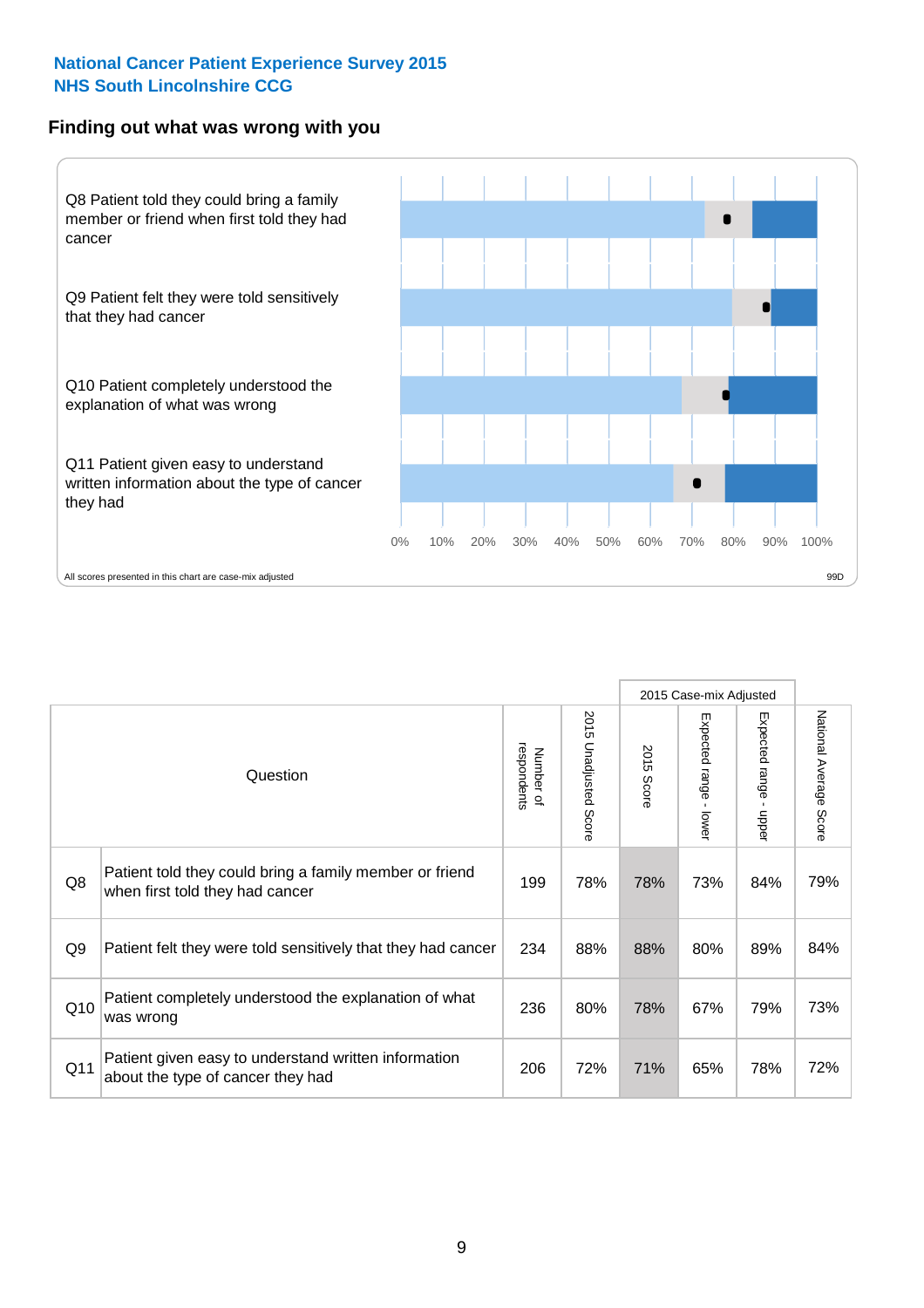## **Finding out what was wrong with you**



|                 |                                                                                         |                          |                                 |               | 2015 Case-mix Adjusted                  |                        |                        |
|-----------------|-----------------------------------------------------------------------------------------|--------------------------|---------------------------------|---------------|-----------------------------------------|------------------------|------------------------|
|                 | Question                                                                                | respondents<br>Number of | 2015<br><b>Unadjusted Score</b> | 2015<br>Score | Expected range<br>$\mathbf{r}$<br>lower | Expected range - upper | National Average Score |
| Q12             | Patient felt that treatment options were completely<br>explained                        | 214                      | 80%                             | 80%           | 78%                                     | 88%                    | 83%                    |
| Q13             | Possible side effects explained in an understandable way                                | 228                      | 78%                             | 78%           | 67%                                     | 79%                    | 73%                    |
| Q14             | Patient given practical advice and support in dealing with<br>side effects of treatment | 221                      | 71%                             | 71%           | 60%                                     | 72%                    | 66%                    |
| Q <sub>15</sub> | Patient definitely told about side effects that could affect<br>them in the future      | 208                      | 60%                             | 58%           | 48%                                     | 61%                    | 54%                    |
| Q16             | Patient definitely involved in decisions about care and<br>treatment                    | 224                      | 82%                             | 82%           | 72%                                     | 83%                    | 78%                    |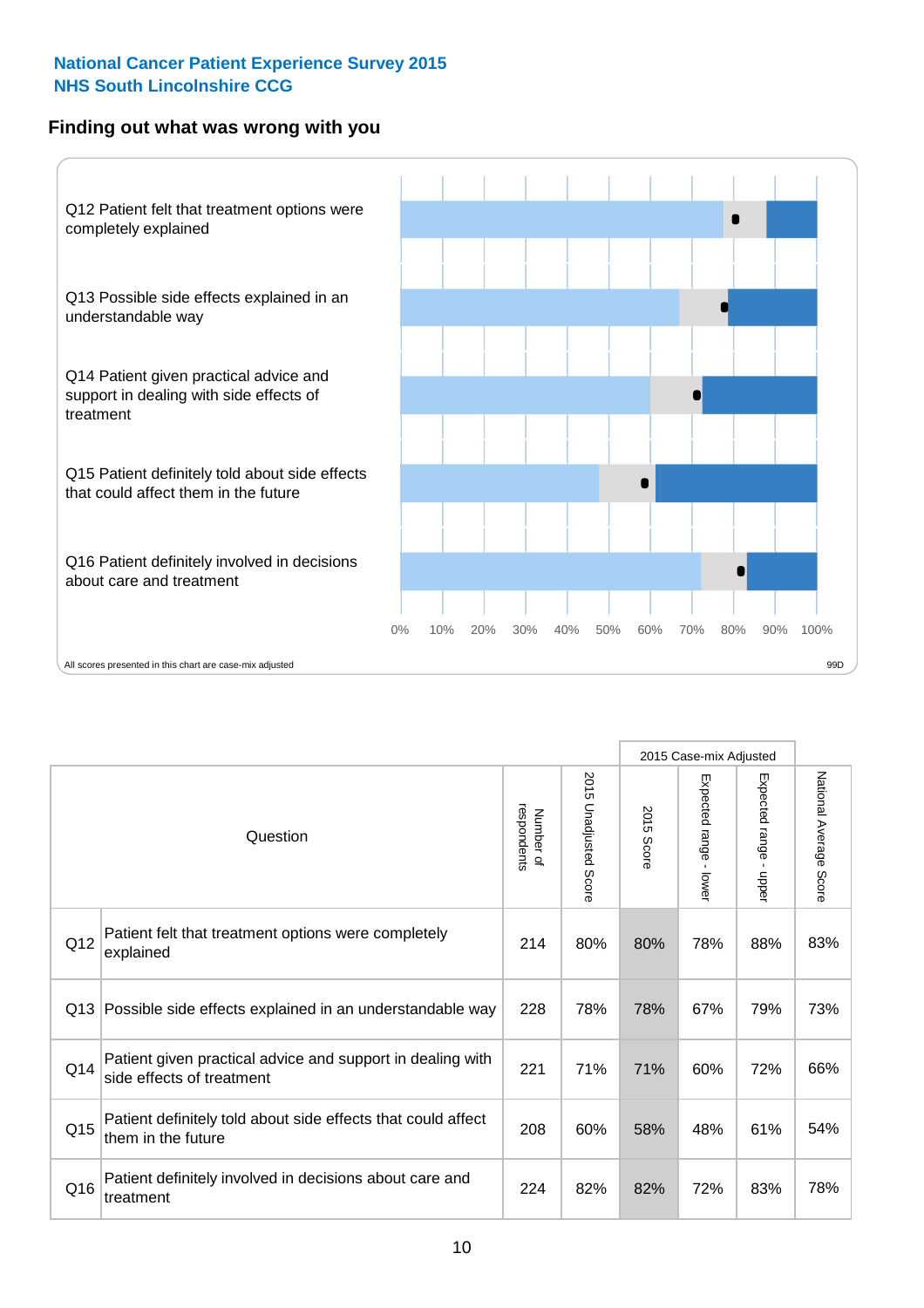## **Clinical Nurse Specialist**



|     |                                                                                     |                          |                       |               | 2015 Case-mix Adjusted  |                         |                                  |
|-----|-------------------------------------------------------------------------------------|--------------------------|-----------------------|---------------|-------------------------|-------------------------|----------------------------------|
|     | Question                                                                            | respondents<br>Number of | 2015 Unadjusted Score | 2015<br>Score | Expected range<br>lower | Expected range<br>nbber | National Average<br><b>Score</b> |
| Q17 | Patient given the name of the CNS who would support<br>them through their treatment | 225                      | 88%                   | 88%           | 86%                     | 94%                     | 90%                              |
|     | Q18 Patient found it easy to contact their CNS                                      | 159                      | 89%                   | 89%           | 81%                     | 92%                     | 87%                              |
| Q19 | Get understandable answers to important questions all or<br>most of the time        | 153                      | 94%                   | 94%           | 83%                     | 94%                     | 89%                              |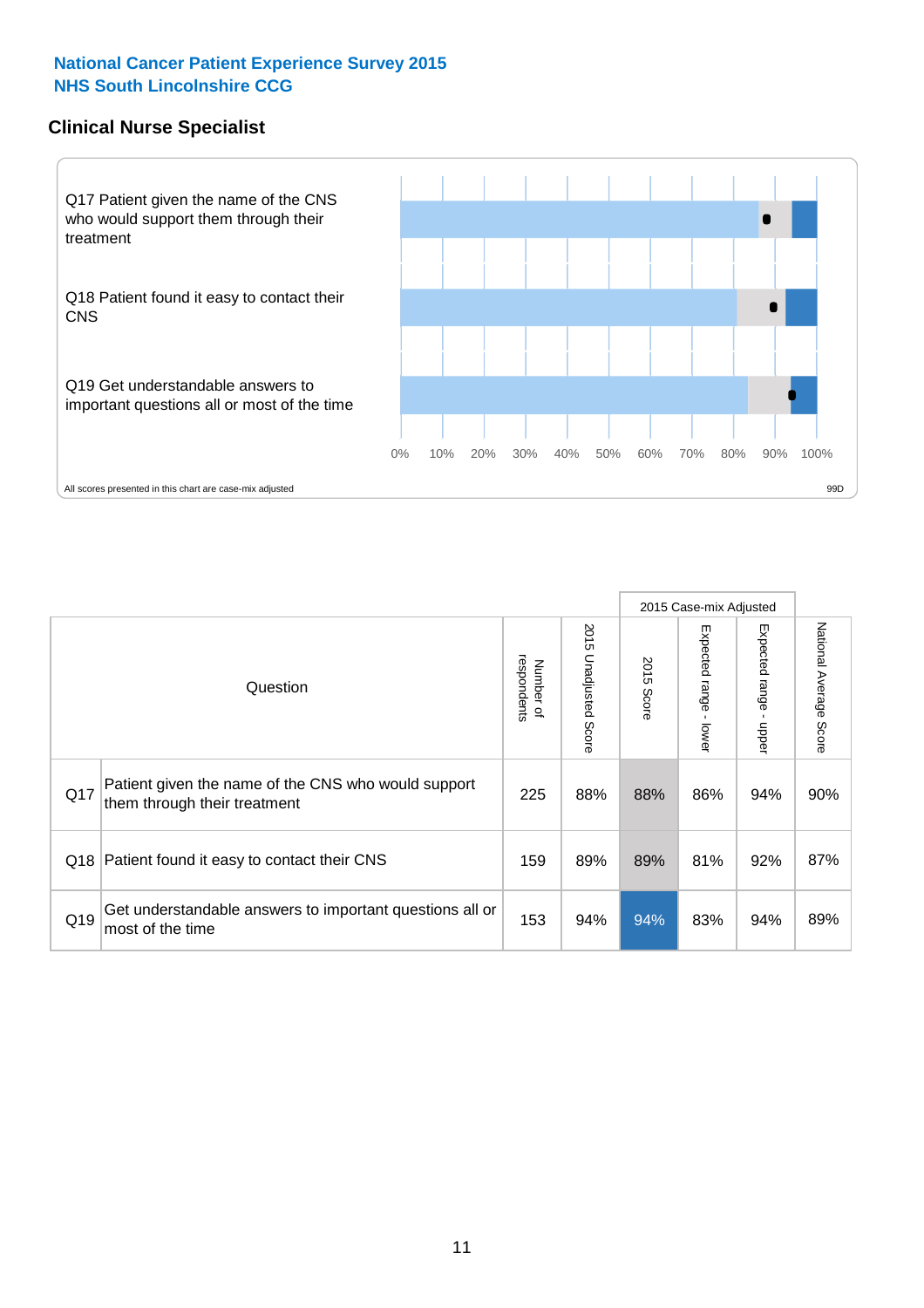## **Support for people with cancer**



|                 |                                                                                            |                          |                                 |               | 2015 Case-mix Adjusted  |                                         |                        |
|-----------------|--------------------------------------------------------------------------------------------|--------------------------|---------------------------------|---------------|-------------------------|-----------------------------------------|------------------------|
|                 | Question                                                                                   | respondents<br>Number of | 2015<br><b>Unadjusted Score</b> | 2015<br>Score | Expected range<br>lower | Expected range<br>$\mathbf{I}$<br>nbber | National Average Score |
| Q <sub>20</sub> | Hospital staff gave information about support groups                                       | 173                      | 82%                             | 81%           | 77%                     | 89%                                     | 83%                    |
| Q <sub>21</sub> | Hospital staff gave information about impact cancer could<br>have on day to day activities | 149                      | 79%                             | 78%           | 74%                     | 87%                                     | 81%                    |
| Q22             | Hospital staff gave information on getting financial help                                  | 126                      | 47%                             | 49%           | 46%                     | 63%                                     | 55%                    |
| Q <sub>23</sub> | Hospital staff told patient they could get free prescriptions                              | 96                       | 88%                             | 88%           | 72%                     | 88%                                     | 80%                    |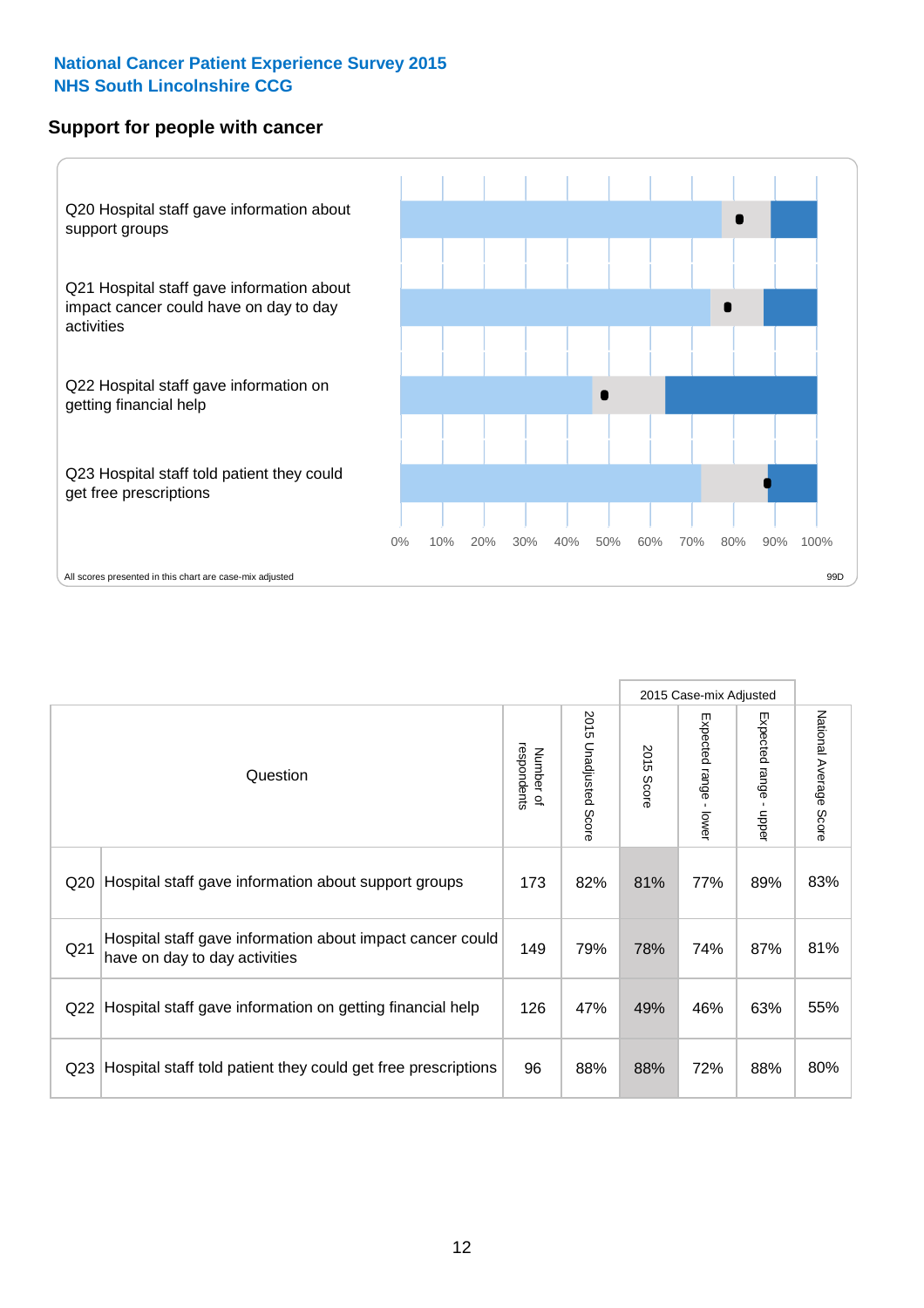## **Operations**



|     |                                                                 |                                              |                             |               | 2015 Case-mix Adjusted     |                           |                              |
|-----|-----------------------------------------------------------------|----------------------------------------------|-----------------------------|---------------|----------------------------|---------------------------|------------------------------|
|     | Question                                                        | respondents<br>Number<br>$\overline{\sigma}$ | 2015<br>Unadjusted<br>Score | 2015<br>Score | Expected<br>range<br>lower | Expected<br>range<br>dddn | National<br>Average<br>Score |
| Q26 | Staff explained how operation had gone in<br>understandable way | 123                                          | 84%                         | 83%           | 70%                        | 85%                       | 78%                          |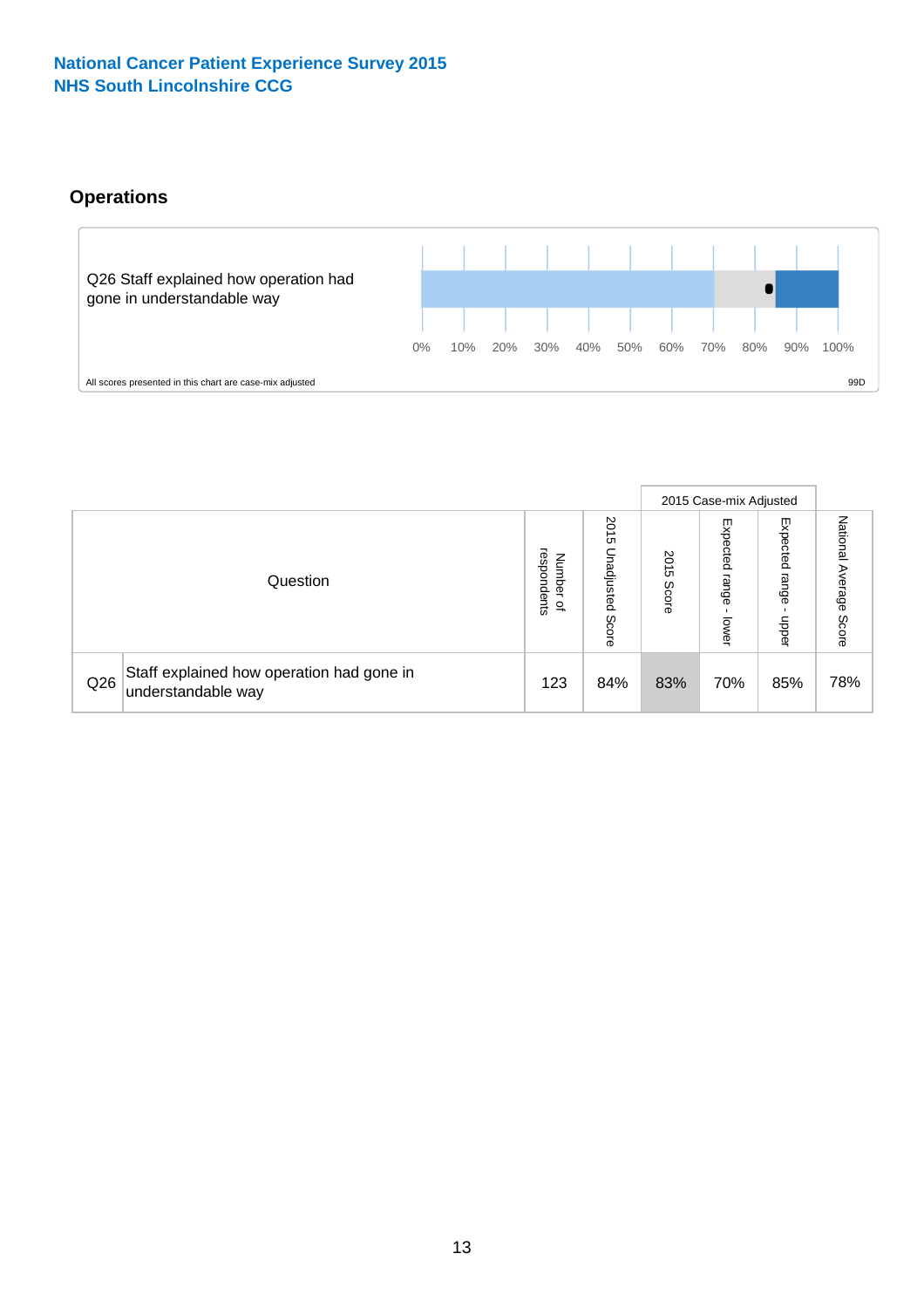## **Hospital care as an inpatient (Part 1 of 3)**



All scores presented in this chart are case-mix adjusted  $99D$ 

|                 |                                                                                           |                          |                          |                      | 2015 Case-mix Adjusted                  |                                           |                        |
|-----------------|-------------------------------------------------------------------------------------------|--------------------------|--------------------------|----------------------|-----------------------------------------|-------------------------------------------|------------------------|
|                 | Question                                                                                  | respondents<br>Number of | 2015<br>Unadjusted Score | 2015<br><b>Score</b> | Expected range<br>$\mathbf{r}$<br>lower | Expected range<br>$\blacksquare$<br>nbber | National Average Score |
| Q28             | Groups of doctors or nurses did not talk in front of patient<br>as if they were not there | 147                      | 88%                      | 87%                  | 75%                                     | 88%                                       | 81%                    |
| Q29             | Patient had confidence and trust in all doctors treating<br>them                          | 148                      | 86%                      | 87%                  | 78%                                     | 90%                                       | 84%                    |
| Q30             | Patient's family or someone close definitely had<br>opportunity to talk to doctor         | 121                      | 68%                      | 67%                  | 64%                                     | 80%                                       | 72%                    |
| Q <sub>31</sub> | Patient had confidence and trust in all ward nurses                                       | 147                      | 73%                      | 74%                  | 65%                                     | 80%                                       | 72%                    |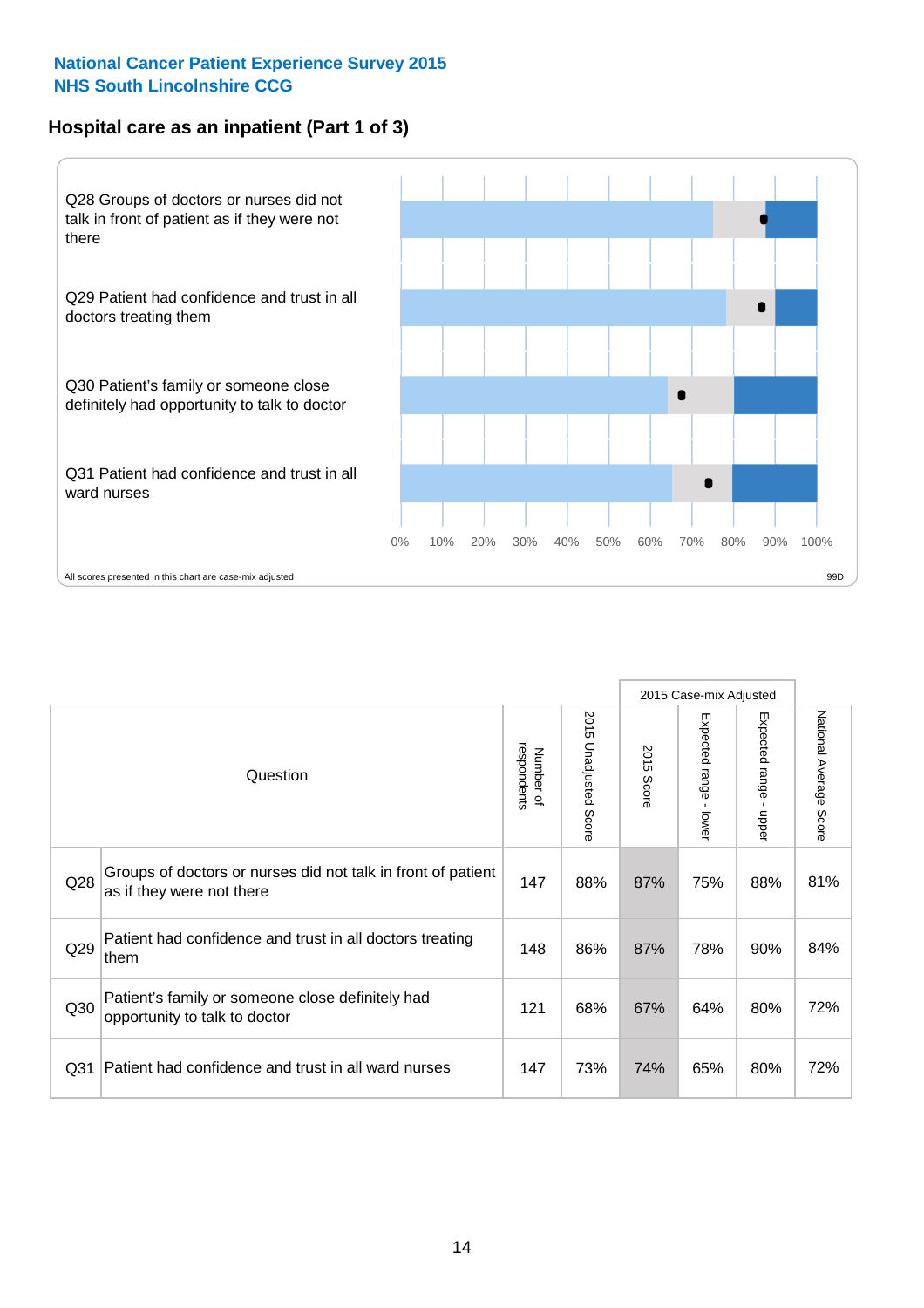## **Hospital care as an inpatient (Part 2 of 3)**



|                 |                                                                         |                          |                          |               | 2015 Case-mix Adjusted    |                                         |                        |
|-----------------|-------------------------------------------------------------------------|--------------------------|--------------------------|---------------|---------------------------|-----------------------------------------|------------------------|
|                 | Question                                                                | respondents<br>Number of | 2015 Unadjusted<br>Score | 2015<br>Score | Expected range<br>- lower | Expected range<br>$\mathbf{I}$<br>nbber | National Average Score |
| Q32             | Always / nearly always enough nurses on duty                            | 146                      | 69%                      | 69%           | 58%                       | 74%                                     | 66%                    |
| Q <sub>33</sub> | All staff asked patient what name they preferred to be<br>called by     | 145                      | 70%                      | 70%           | 56%                       | 77%                                     | 67%                    |
| Q34             | Always given enough privacy when discussing condition<br>or treatment   | 147                      | 86%                      | 86%           | 79%                       | 91%                                     | 85%                    |
| Q35             | Patient was able to discuss worries or fears with staff<br>during visit | 107                      | 55%                      | 55%           | 42%                       | 61%                                     | 52%                    |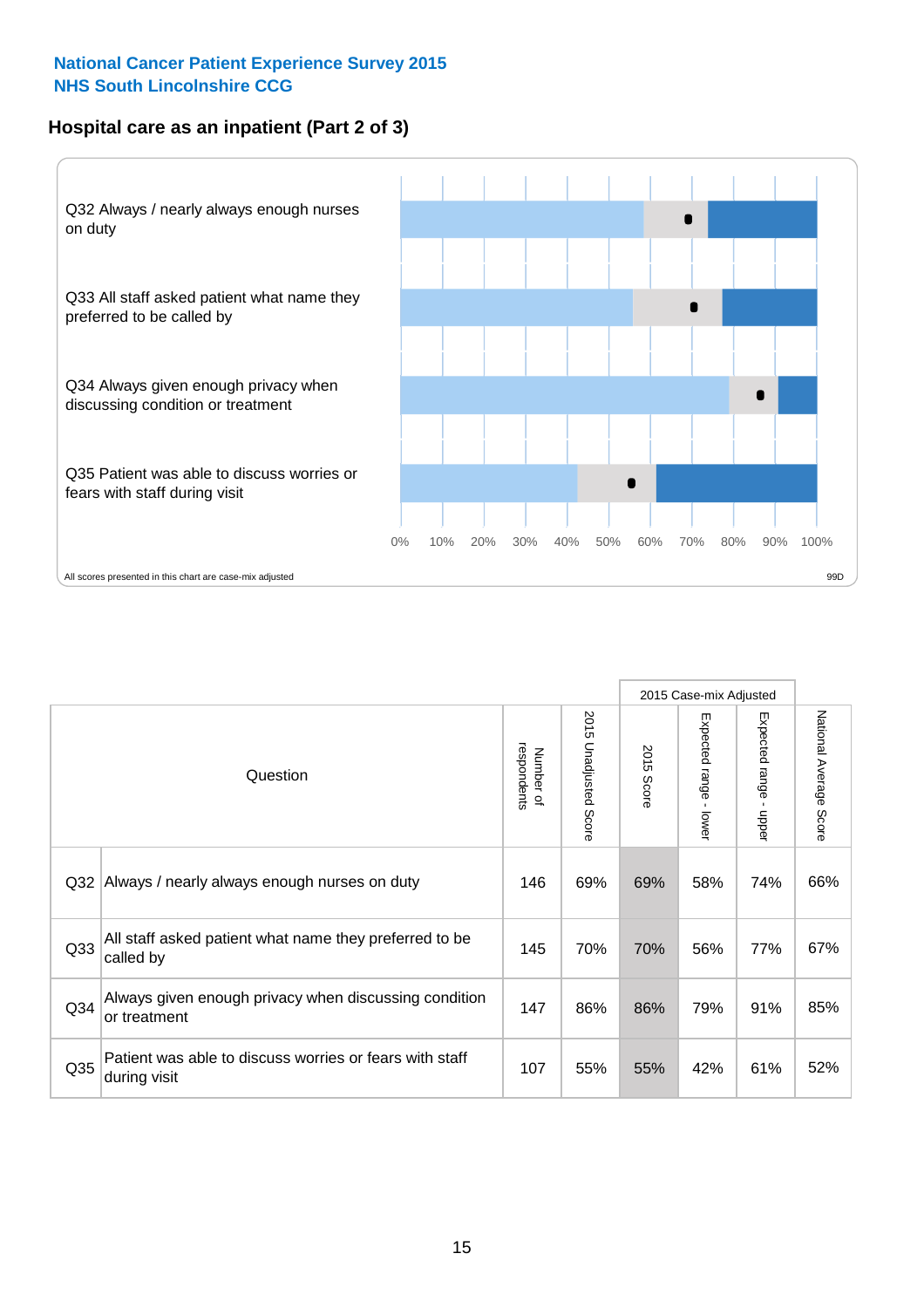## **Hospital care as an inpatient (Part 3 of 3)**



|                 |                                                                                     |                          |                                 |               | 2015 Case-mix Adjusted                  |                           |                        |
|-----------------|-------------------------------------------------------------------------------------|--------------------------|---------------------------------|---------------|-----------------------------------------|---------------------------|------------------------|
|                 | Question                                                                            | respondents<br>Number of | 2015<br><b>Unadjusted Score</b> | 2015<br>Score | Expected range<br>$\mathbf{r}$<br>lower | Expected range -<br>nbber | National Average Score |
| Q36             | Hospital staff definitely did everything to help control pain                       | 121                      | 90%                             | 90%           | 77%                                     | 90%                       | 84%                    |
| Q <sub>37</sub> | Always treated with respect and dignity by staff                                    | 146                      | 92%                             | 92%           | 82%                                     | 93%                       | 87%                    |
| Q38             | Given clear written information about what should / should<br>not do post discharge | 138                      | 86%                             | 86%           | 78%                                     | 91%                       | 84%                    |
| Q39             | Staff told patient who to contact if worried post discharge                         | 137                      | 95%                             | 95%           | 90%                                     | 98%                       | 94%                    |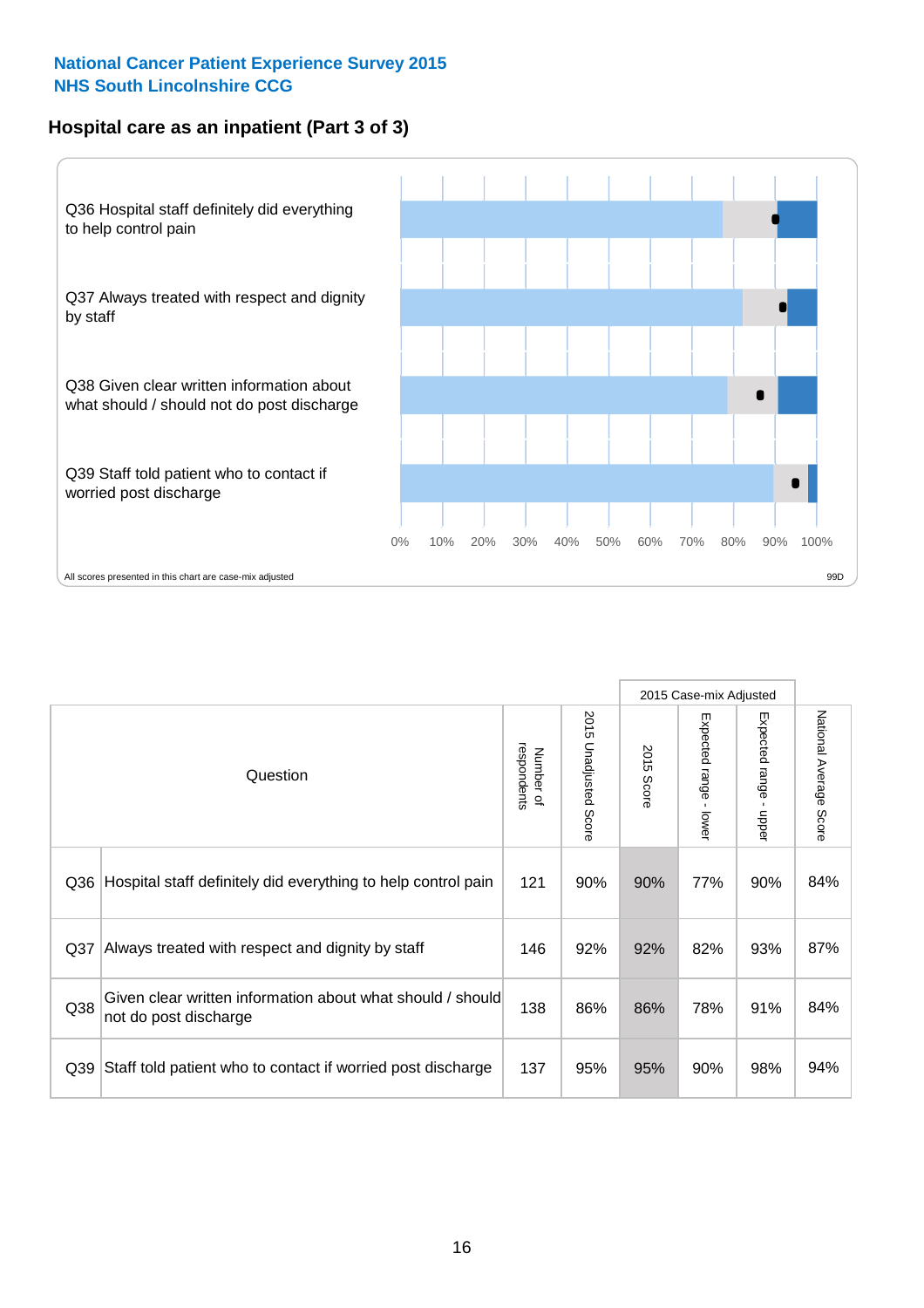## **Hospital care as a day patient / outpatient (Part 1 of 2)**



|     |                                                                                    |                          |                                 |                      | 2015 Case-mix Adjusted                    |                                         |                        |
|-----|------------------------------------------------------------------------------------|--------------------------|---------------------------------|----------------------|-------------------------------------------|-----------------------------------------|------------------------|
|     | Question                                                                           | respondents<br>Number of | 2015<br><b>Unadjusted Score</b> | 2015<br><b>Score</b> | Expected range<br>$\blacksquare$<br>lower | Expected range<br>$\mathbf{I}$<br>nbber | National Average Score |
| Q41 | Patient was able to discuss worries or fears with staff<br>during visit            | 172                      | 69%                             | 69%                  | 63%                                       | 77%                                     | 70%                    |
| Q42 | Doctor had the right notes and other documentation with<br>them                    | 206                      | 97%                             | 97%                  | 93%                                       | 98%                                     | 96%                    |
| Q44 | Beforehand patient had all information needed about<br>radiotherapy treatment      | 52                       | 81%                             | 81%                  | 77%                                       | 95%                                     | 86%                    |
| Q45 | Patient given understandable information about whether<br>radiotherapy was working | 44                       | 61%                             | 63%                  | 45%                                       | 74%                                     | 60%                    |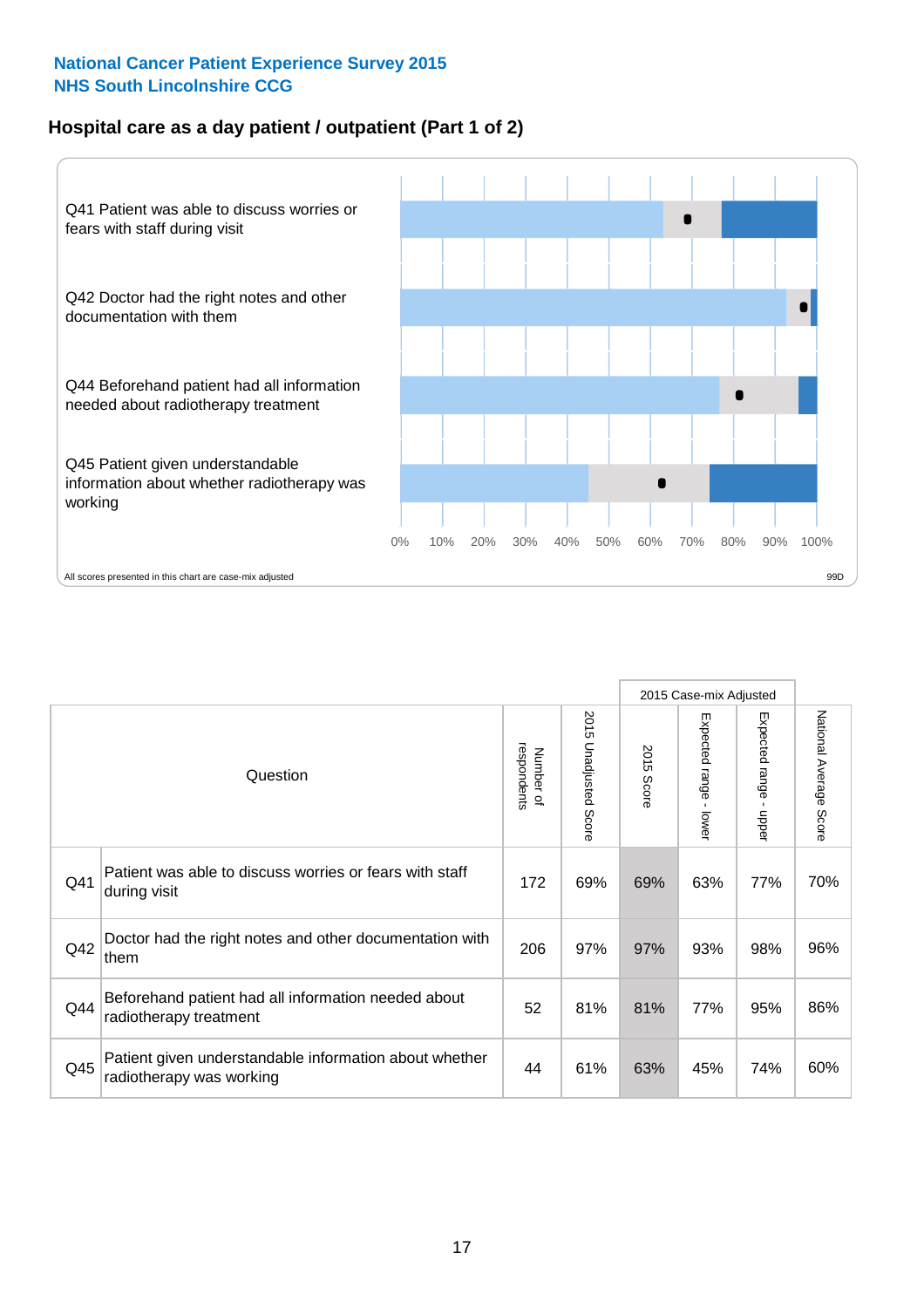## **Hospital care as a day patient / outpatient (Part 2 of 2)**



|     |                                                                                    |                          |                             |               |                         | 2015 Case-mix Adjusted  |                           |
|-----|------------------------------------------------------------------------------------|--------------------------|-----------------------------|---------------|-------------------------|-------------------------|---------------------------|
|     | Question                                                                           | Number of<br>respondents | 2015<br>Unadjusted<br>Score | 2015<br>Score | Expected range<br>lower | Expected range<br>doper | National Average<br>Score |
| Q47 | Beforehand patient had all information needed about<br>chemotherapy treatment      | 118                      | 81%                         | 81%           | 78%                     | 91%                     | 84%                       |
| Q48 | Patient given understandable information about whether<br>chemotherapy was working | 109                      | 67%                         | 68%           | 59%                     | 77%                     | 68%                       |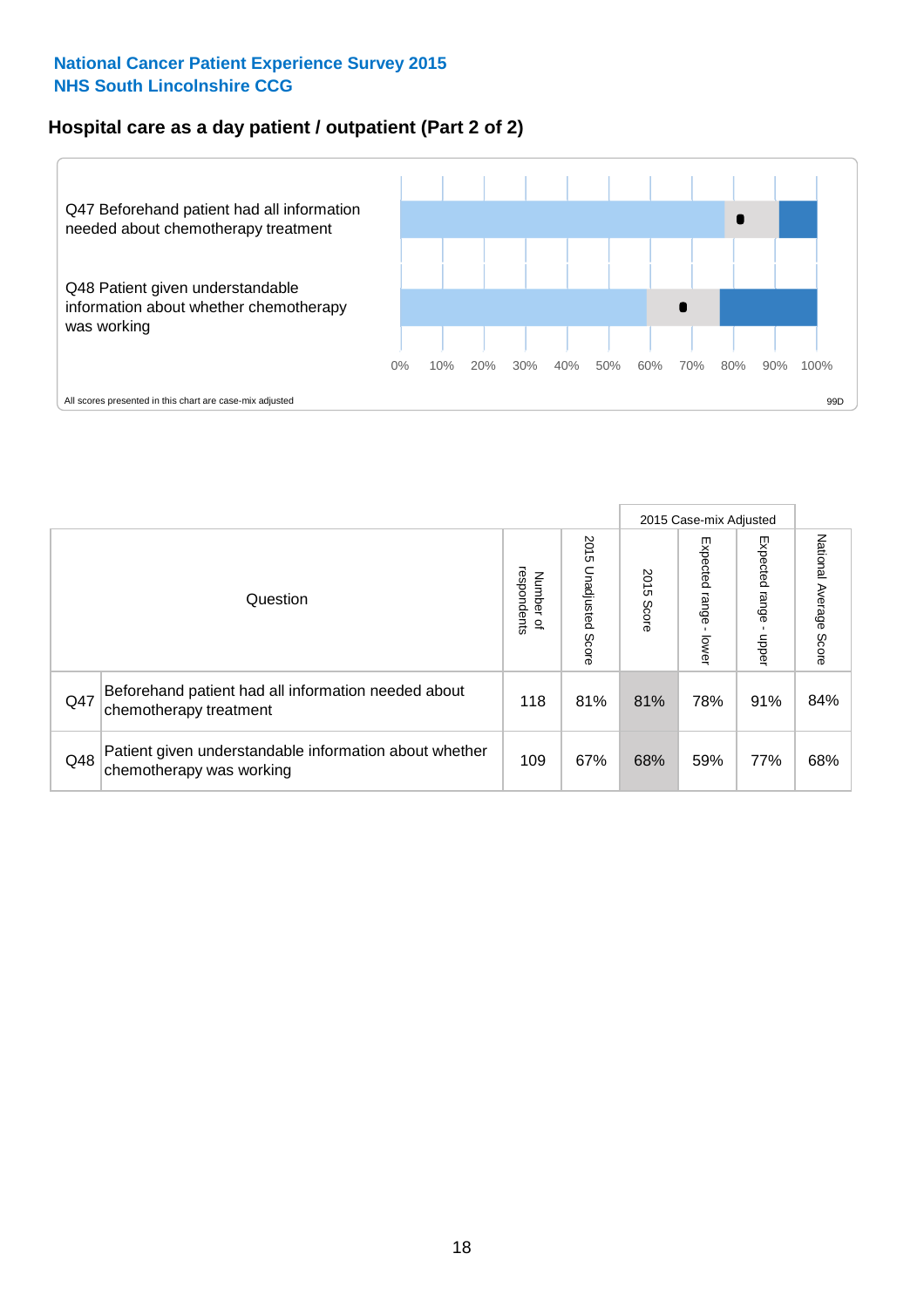#### **Home care and support**



2015 Case-mix Adjusted 2015 Unadjusted Score Expected range - upper National Average Score 2015 Unadjusted Score Expected range - lower National Average Score Expected range - lower Expected range - upper Number of<br>respondents respondents 2015 Score 2015 Score Number of Question Hospital staff gave family or someone close all the  $Q49$  information needed to help with care at home  $Q49$  186 | 56% | 56% | 50% | 65% | 58% Patient definitely given enough support from health or  $\frac{1050}{\text{social services during treatment}}$  116  $\begin{vmatrix} 50\% & 49\% & 44\% \end{vmatrix}$  64% 54% Patient definitely given enough support from health or  $\frac{36}{100}$  social services after treatment  $\frac{36}{100}$  and  $\frac{38}{100}$  38% 36% 36% 33% 57% 45%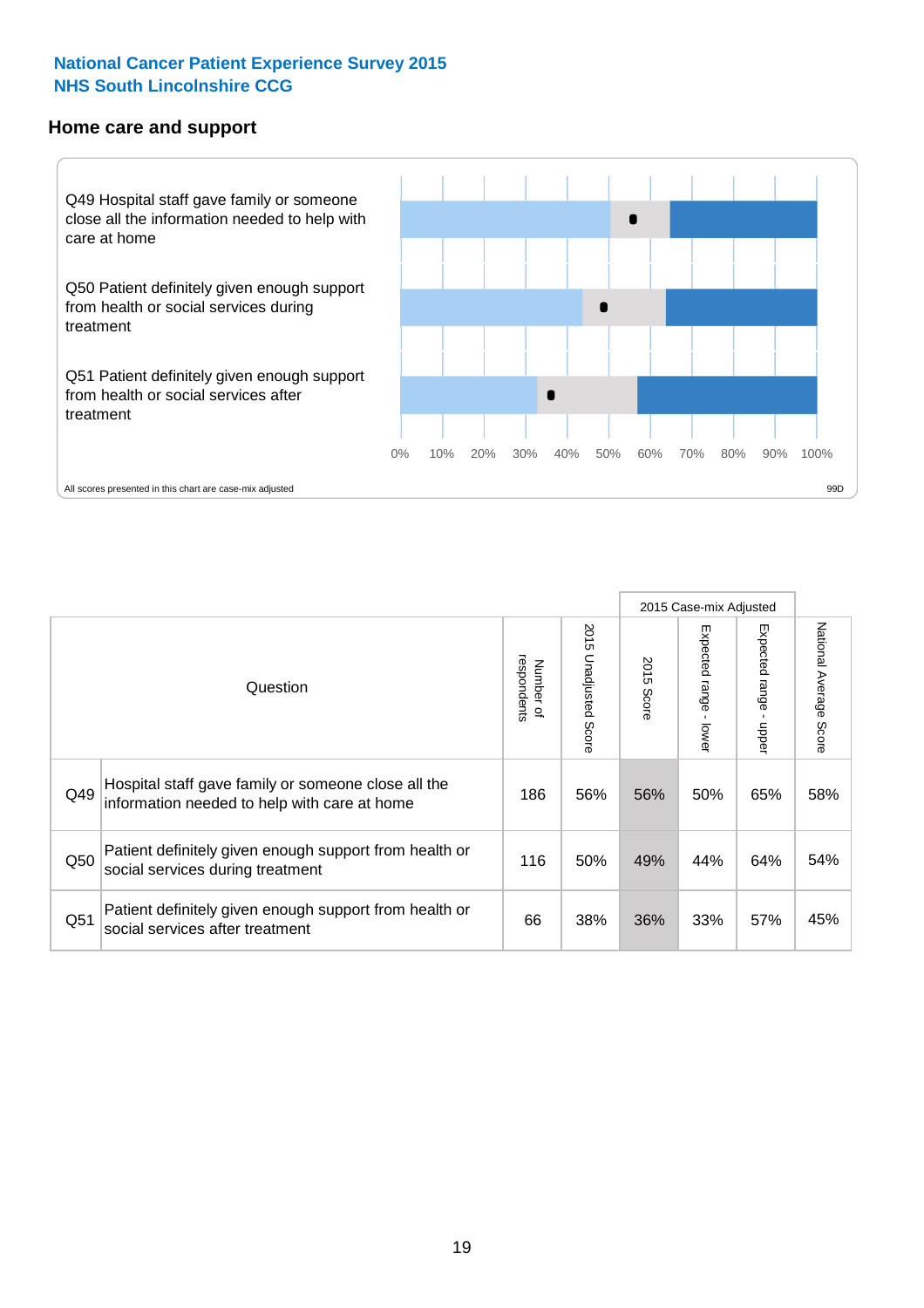## **Care from your general practice**



|     |                                                                           |                                       |                             |               | 2015 Case-mix Adjusted            |                            |                           |
|-----|---------------------------------------------------------------------------|---------------------------------------|-----------------------------|---------------|-----------------------------------|----------------------------|---------------------------|
|     | Question                                                                  | respondents<br>Number<br>$\mathbf{Q}$ | 2015<br>Unadjusted<br>Score | 2015<br>Score | Expected<br><b>Lange</b><br>lower | Expected<br>range<br>nbber | National Average<br>Score |
| Q52 | GP given enough information about patient's condition<br>and treatment    | 203                                   | 97%                         | 97%           | 92%                               | 98%                        | 95%                       |
| Q53 | Practice staff definitely did everything they could to<br>support patient | 166                                   | 72%                         | 71%           | 55%                               | 70%                        | 63%                       |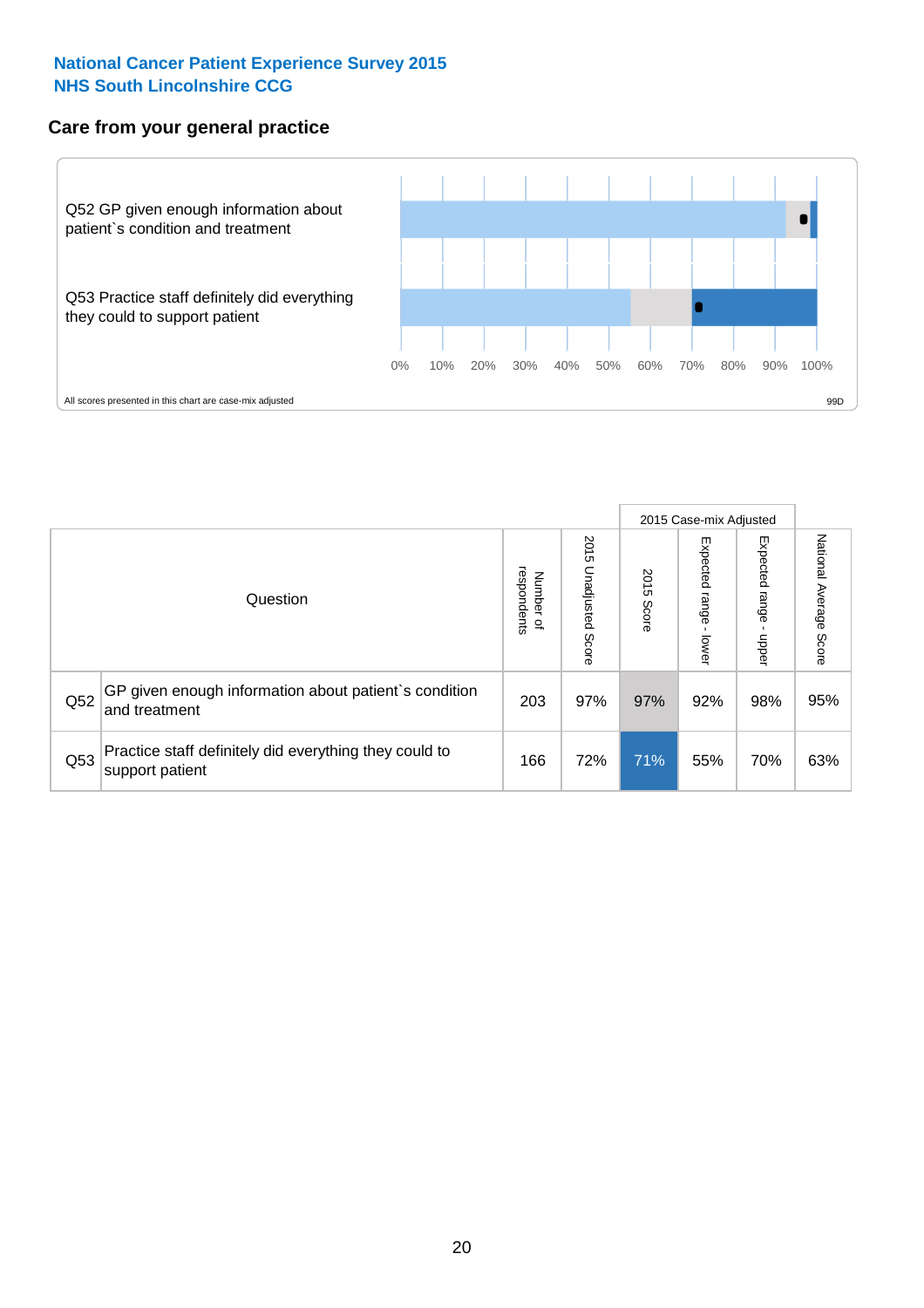## **Your overall NHS care (Part 1 of 2)**



|     |                                                                    |                          | 2015 Case-mix Adjusted          |               |                                           |                                           |                        |
|-----|--------------------------------------------------------------------|--------------------------|---------------------------------|---------------|-------------------------------------------|-------------------------------------------|------------------------|
|     | Question                                                           | respondents<br>Number of | 2015<br><b>Unadjusted Score</b> | 2015<br>Score | Expected range<br>$\blacksquare$<br>lower | Expected range<br>$\blacksquare$<br>nbber | National Average Score |
| Q54 | Hospital and community staff always worked well together           | 225                      | 68%                             | 67%           | 54%                                       | 67%                                       | 61%                    |
| Q55 | Patient given a care plan                                          | 188                      | 37%                             | 37%           | 26%                                       | 40%                                       | 33%                    |
| Q56 | Overall the administration of the care was very good /<br>good     | 227                      | 92%                             | 92%           | 85%                                       | 93%                                       | 89%                    |
| Q57 | Length of time for attending clinics and appointments was<br>right | 227                      | 69%                             | 68%           | 58%                                       | 74%                                       | 66%                    |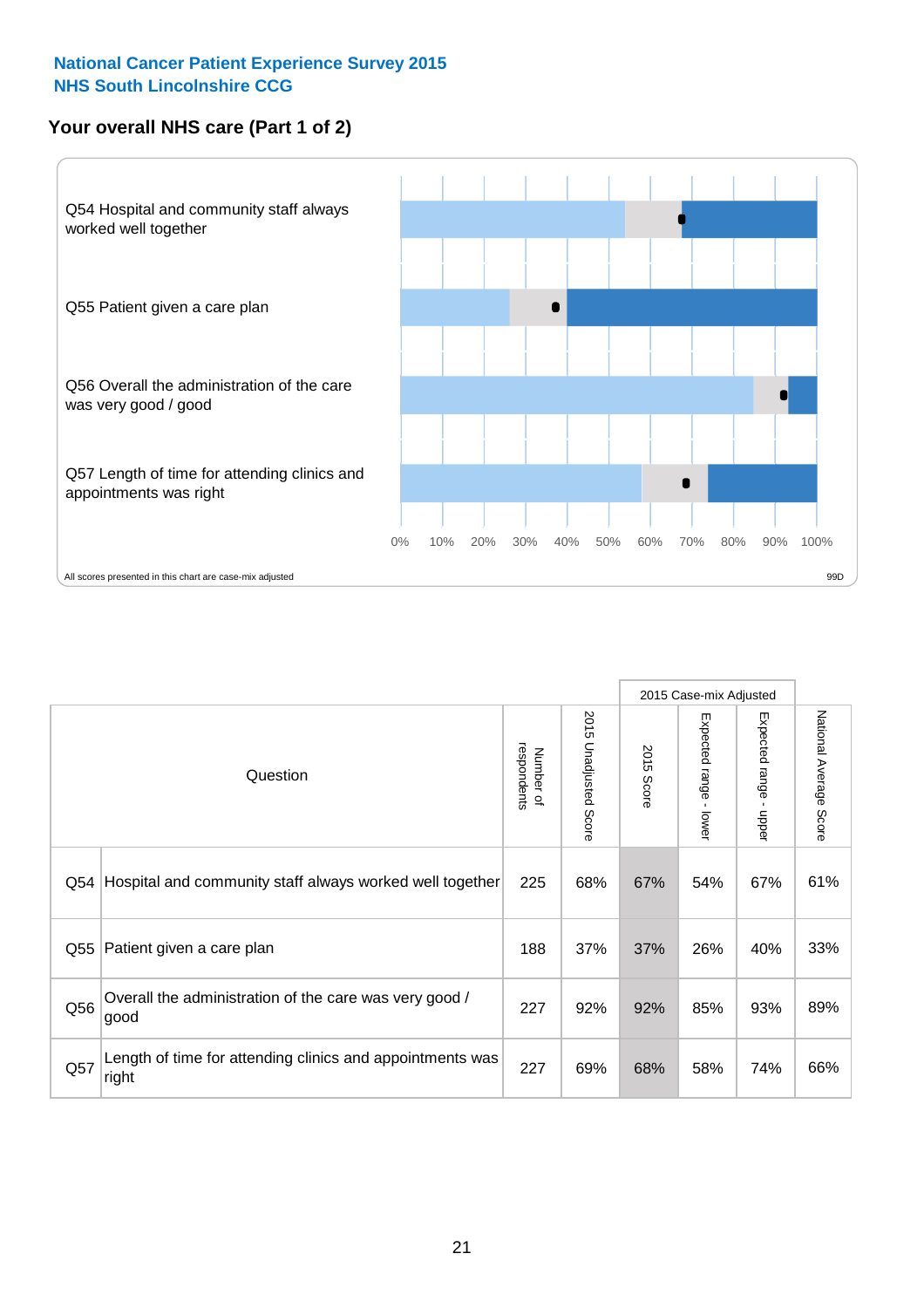## **Your overall NHS care (Part 2 of 2)**



|     |                                                       |                                              |                             |               |                            | 2015 Case-mix Adjusted     |                        |
|-----|-------------------------------------------------------|----------------------------------------------|-----------------------------|---------------|----------------------------|----------------------------|------------------------|
|     | Question                                              | respondents<br>Number<br>$\overline{\sigma}$ | 2015<br>Unadjusted<br>Score | 2015<br>Score | Expected<br>range<br>lower | Expected<br>range<br>doper | National Average Score |
| Q58 | Taking part in cancer research discussed with patient | 220                                          | 25%                         | 24%           | 20%                        | 36%                        | 28%                    |



|     |                                                                        |                                              |                             |               |                                           | 2015 Case-mix Adjusted                                          |                              |
|-----|------------------------------------------------------------------------|----------------------------------------------|-----------------------------|---------------|-------------------------------------------|-----------------------------------------------------------------|------------------------------|
|     | Question                                                               | respondents<br>Number<br>$\overline{\sigma}$ | 2015<br>Jnadjusted<br>Score | 2015<br>Score | OWer<br>limit<br>range<br>਼੍ਰ<br>expected | Upper<br>ilmit<br>range<br>$\overline{\mathcal{C}}$<br>expected | National<br>Average<br>Score |
| Q59 | Patient's average rating of care scored from very poor to<br>very good | 225                                          | 8.9                         | 8.9           | 8.5                                       | 8.9                                                             | 8.7                          |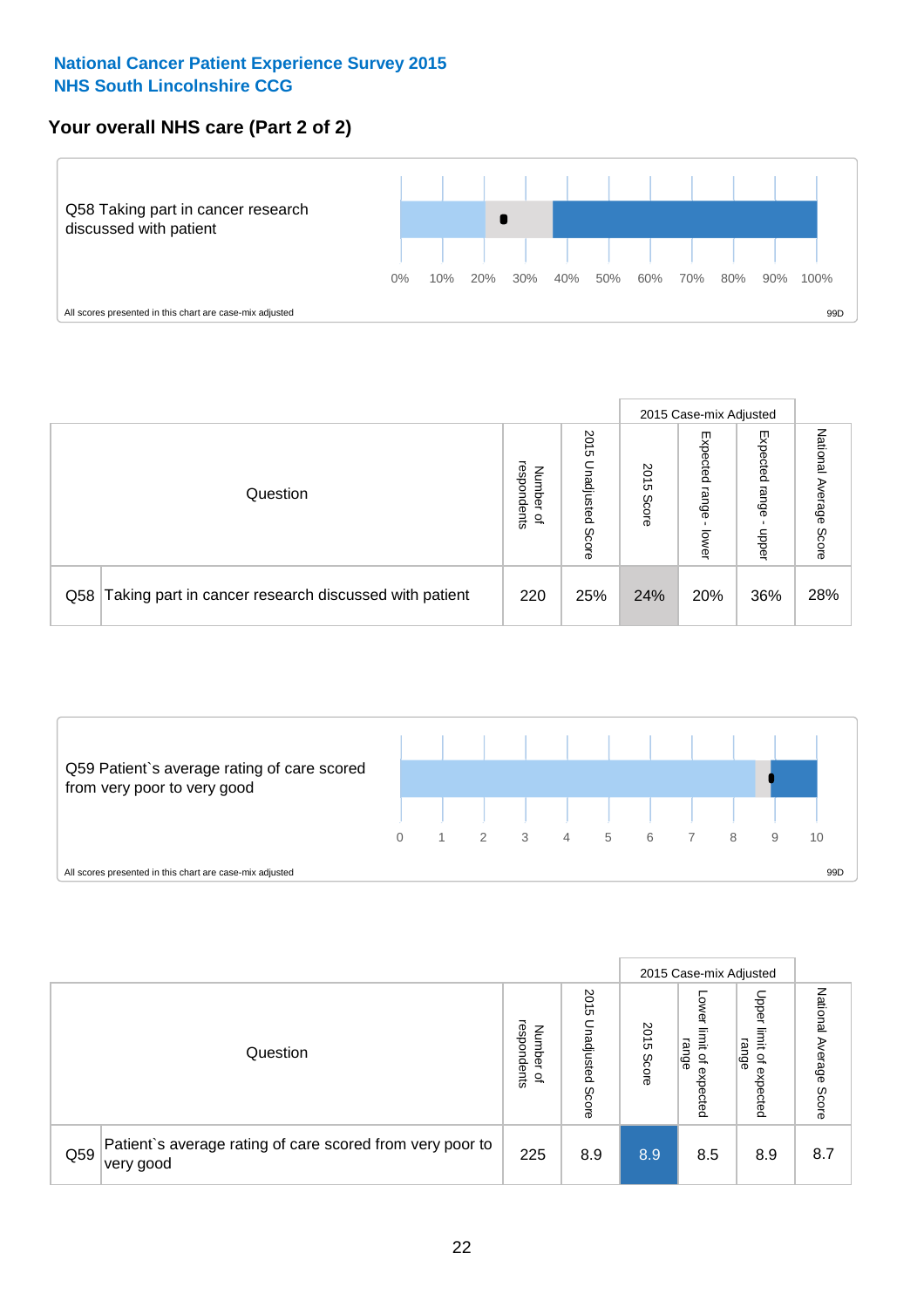## **Comparisons by tumour group for this CCG**

The following tables show the unadjusted CCG and the national percentage scores for each question broken down by tumour group. Where a cell in the table contains an asterisk this indicates that the number of patients in that group was below 21 and too small to display. Where a cell in the table contains "n.a." this indicates that there were no respondents for that tumour group.

## **Seeing your GP**

|                      | Q1. Saw GP once /<br>had to go to hospital | twice before being told | Q2. Patient thought<br>they were seen as<br>soon as necessary |                 |  |
|----------------------|--------------------------------------------|-------------------------|---------------------------------------------------------------|-----------------|--|
| <b>Cancer type</b>   | This CCG <sup>\$</sup>                     | <b>National</b>         | This CCG <sup>\$</sup>                                        | <b>National</b> |  |
| Brain / CNS          | n.a.                                       | 60%                     | n.a.                                                          | 77%             |  |
| <b>Breast</b>        | 100%                                       | 93%                     | 84%                                                           | 88%             |  |
| Colorectal / LGT     | 81%                                        | 72%                     | 72%                                                           | 80%             |  |
| Gynaecological       | $\star$                                    | 75%                     | $\star$                                                       | 78%             |  |
| Haematological       | $\star$                                    | 64%                     | 71%                                                           | 80%             |  |
| <b>Head and Neck</b> | $\star$                                    | 77%                     | $\star$                                                       | 79%             |  |
| Lung                 | $\star$                                    | 69%                     | $\star$                                                       | 83%             |  |
| Prostate             | 86%                                        | 79%                     | 90%                                                           | 85%             |  |
| Sarcoma              | $\star$                                    | 64%                     | $\star$                                                       | 69%             |  |
| Skin                 | $\star$                                    | 91%                     | $\star$                                                       | 87%             |  |
| <b>Upper Gastro</b>  | $\star$                                    | 70%                     | $\star$                                                       | 78%             |  |
| Urological           | $\star$                                    | 81%                     | $\star$                                                       | 84%             |  |
| Other                | 72%                                        | 70%                     | 80%                                                           | 78%             |  |
| <b>All Cancers</b>   | 81%                                        | 76%                     | 80%                                                           | 82%             |  |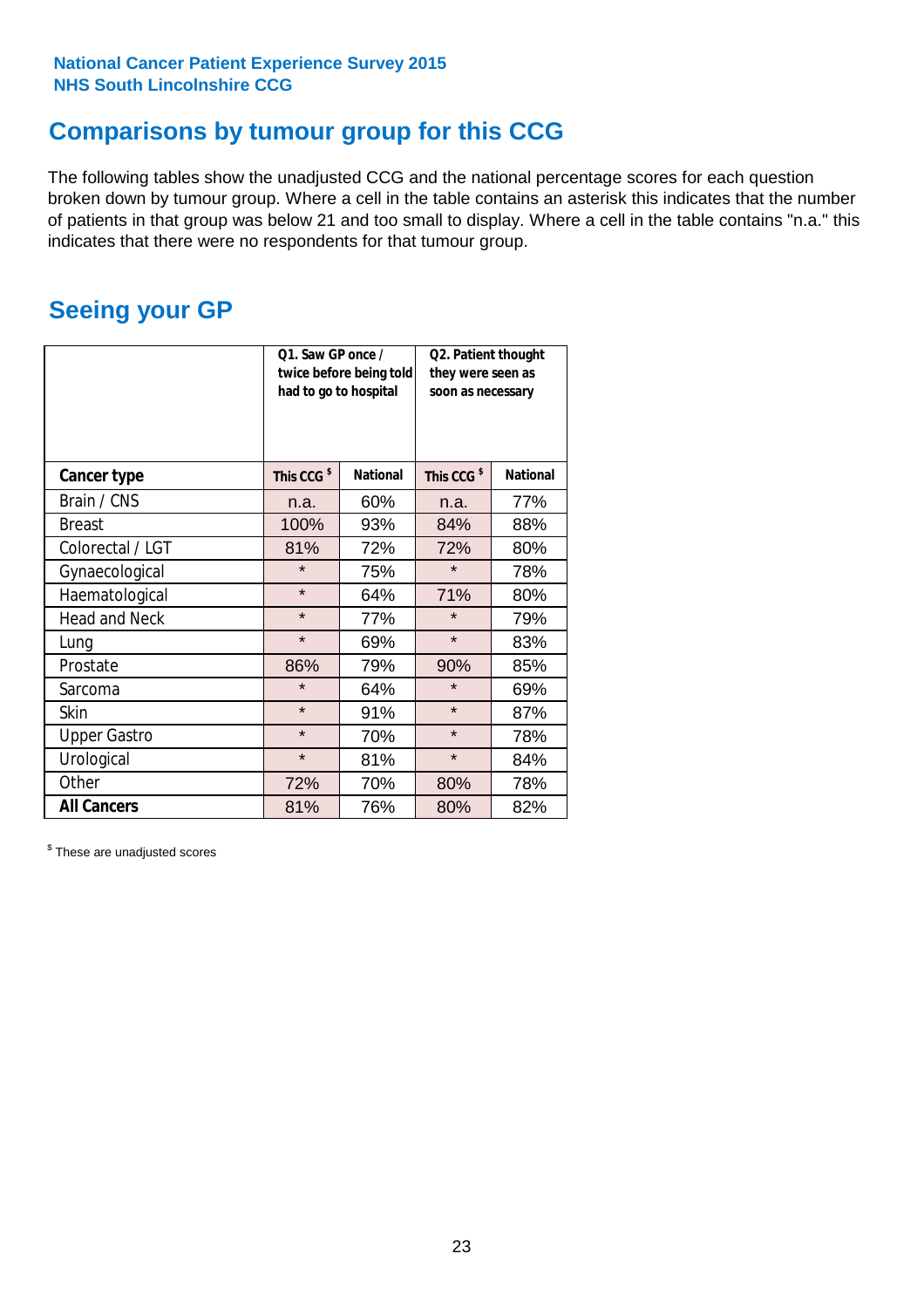## **Diagnostic tests**

|                      | be done was about<br>right | Q6. The length of time<br>waiting for the test to | Q7. Given complete<br>explanation of test<br>results in<br>understandable way |                 |  |
|----------------------|----------------------------|---------------------------------------------------|-------------------------------------------------------------------------------|-----------------|--|
| <b>Cancer type</b>   | This CCG <sup>\$</sup>     | <b>National</b>                                   | This CCG <sup>\$</sup>                                                        | <b>National</b> |  |
| Brain / CNS          | n.a.                       | 87%                                               | n.a.                                                                          | 69%             |  |
| <b>Breast</b>        | 94%                        | 90%                                               | 81%                                                                           | 82%             |  |
| Colorectal / LGT     | 87%                        | 86%                                               | 84%                                                                           | 81%             |  |
| Gynaecological       | $\star$                    | 84%                                               | $\star$                                                                       | 76%             |  |
| Haematological       | $\star$                    | 87%                                               | $\star$                                                                       | 76%             |  |
| <b>Head and Neck</b> | $\star$                    | 84%                                               | $\star$                                                                       | 77%             |  |
| Lung                 | $\star$                    | 87%                                               | $\star$                                                                       | 78%             |  |
| Prostate             | 93%                        | 85%                                               | 83%                                                                           | 79%             |  |
| Sarcoma              | $\star$                    | 81%                                               | $\star$                                                                       | 77%             |  |
| Skin                 | $\star$                    | 89%                                               | $\star$                                                                       | 85%             |  |
| <b>Upper Gastro</b>  | $\star$                    | 83%                                               | $\star$                                                                       | 77%             |  |
| Urological           | $\star$                    | 85%                                               | $\star$                                                                       | 78%             |  |
| Other                | 86%                        | 85%                                               | 83%                                                                           | 76%             |  |
| <b>All Cancers</b>   | 89%                        | 87%                                               | 81%                                                                           | 79%             |  |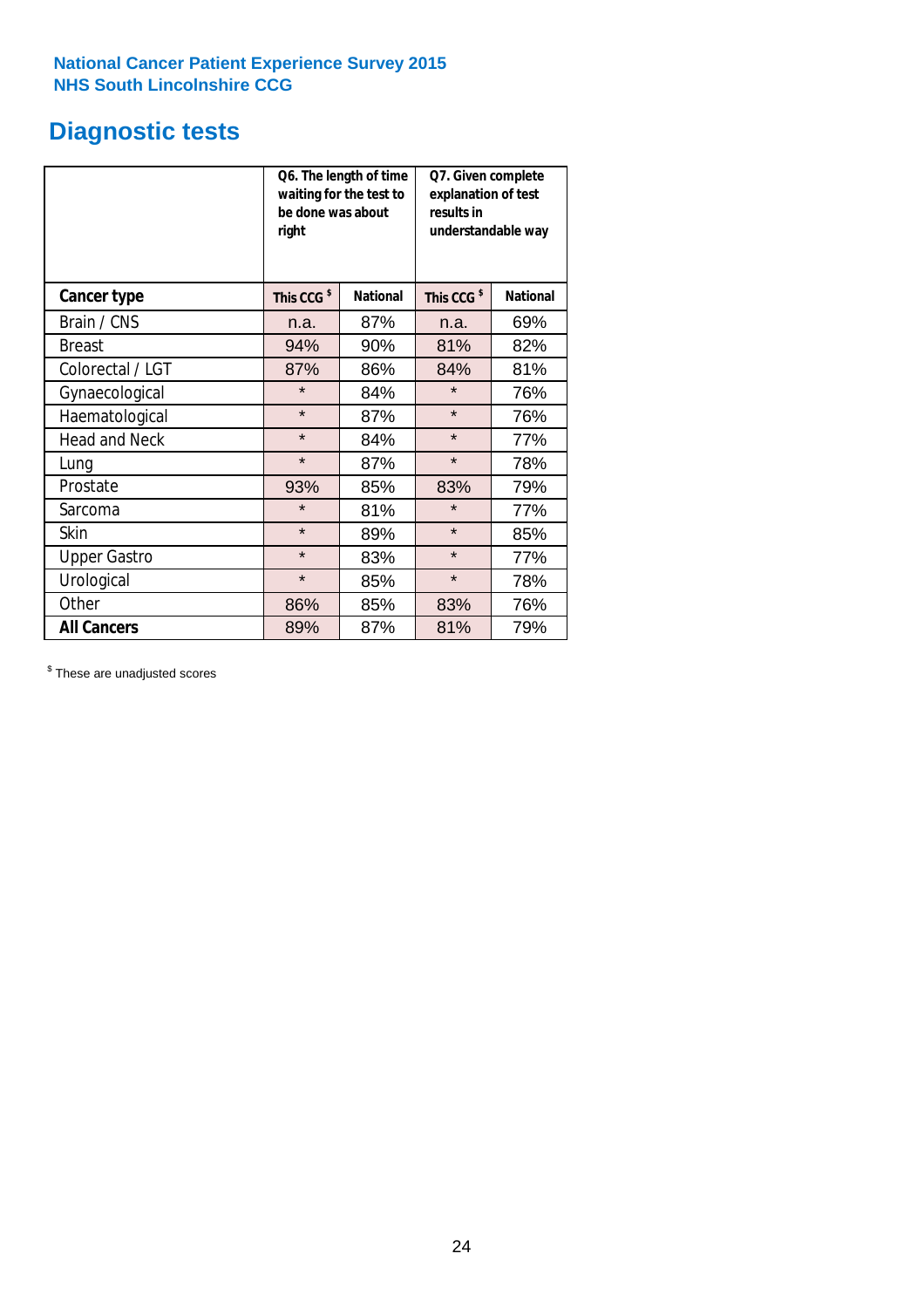## **Finding out what was wrong with you**

|                      | Q8. Patient told they<br>could bring a family<br>member or friend<br>when first told they<br>had cancer |                 | Q9. Patient felt they<br>were told sensitively<br>that they had cancer |                 | Q10. Patient<br>completely understood<br>the explanation of<br>what was wrong |                 | Q11. Patient given<br>easy to understand<br>written information<br>about the type of<br>cancer they had |                 |
|----------------------|---------------------------------------------------------------------------------------------------------|-----------------|------------------------------------------------------------------------|-----------------|-------------------------------------------------------------------------------|-----------------|---------------------------------------------------------------------------------------------------------|-----------------|
| Cancer type          | This CCG <sup>\$</sup>                                                                                  | <b>National</b> | This CCG <sup>\$</sup>                                                 | <b>National</b> | This CCG <sup>\$</sup>                                                        | <b>National</b> | This CCG <sup>\$</sup>                                                                                  | <b>National</b> |
| Brain / CNS          | n.a.                                                                                                    | 85%             | n.a.                                                                   | 79%             | n.a.                                                                          | 60%             | n.a.                                                                                                    | 62%             |
| <b>Breast</b>        | 82%                                                                                                     | 83%             | 92%                                                                    | 88%             | 84%                                                                           | 78%             | 67%                                                                                                     | 76%             |
| Colorectal / LGT     | 91%                                                                                                     | 83%             | 84%                                                                    | 85%             | 94%                                                                           | 79%             | 78%                                                                                                     | 71%             |
| Gynaecological       | $\star$                                                                                                 | 75%             | $\star$                                                                | 83%             | $\star$                                                                       | 73%             | $\star$                                                                                                 | 69%             |
| Haematological       | $\star$                                                                                                 | 75%             | 88%                                                                    | 83%             | 77%                                                                           | 60%             | 68%                                                                                                     | 74%             |
| <b>Head and Neck</b> | $\star$                                                                                                 | 73%             | $\star$                                                                | 85%             | $\star$                                                                       | 75%             | $\star$                                                                                                 | 61%             |
| Lung                 | $\star$                                                                                                 | 80%             | $\star$                                                                | 83%             | $\star$                                                                       | 75%             | $\star$                                                                                                 | 66%             |
| Prostate             | 78%                                                                                                     | 80%             | 93%                                                                    | 84%             | 83%                                                                           | 78%             | 78%                                                                                                     | 80%             |
| Sarcoma              | $\star$                                                                                                 | 77%             | $\star$                                                                | 82%             | $\star$                                                                       | 63%             | $\star$                                                                                                 | 61%             |
| Skin                 | $\star$                                                                                                 | 71%             | $\star$                                                                | 90%             | $\star$                                                                       | 83%             | $\star$                                                                                                 | 84%             |
| <b>Upper Gastro</b>  | $\star$                                                                                                 | 79%             | $\star$                                                                | 79%             | $\star$                                                                       | 72%             | $\star$                                                                                                 | 64%             |
| Urological           | $\star$                                                                                                 | 74%             | $\star$                                                                | 82%             | $\star$                                                                       | 76%             | $\star$                                                                                                 | 71%             |
| Other                | 88%                                                                                                     | 77%             | 79%                                                                    | 82%             | 70%                                                                           | 72%             | 73%                                                                                                     | 61%             |
| <b>All Cancers</b>   | 78%                                                                                                     | 79%             | 88%                                                                    | 84%             | 80%                                                                           | 73%             | 72%                                                                                                     | 72%             |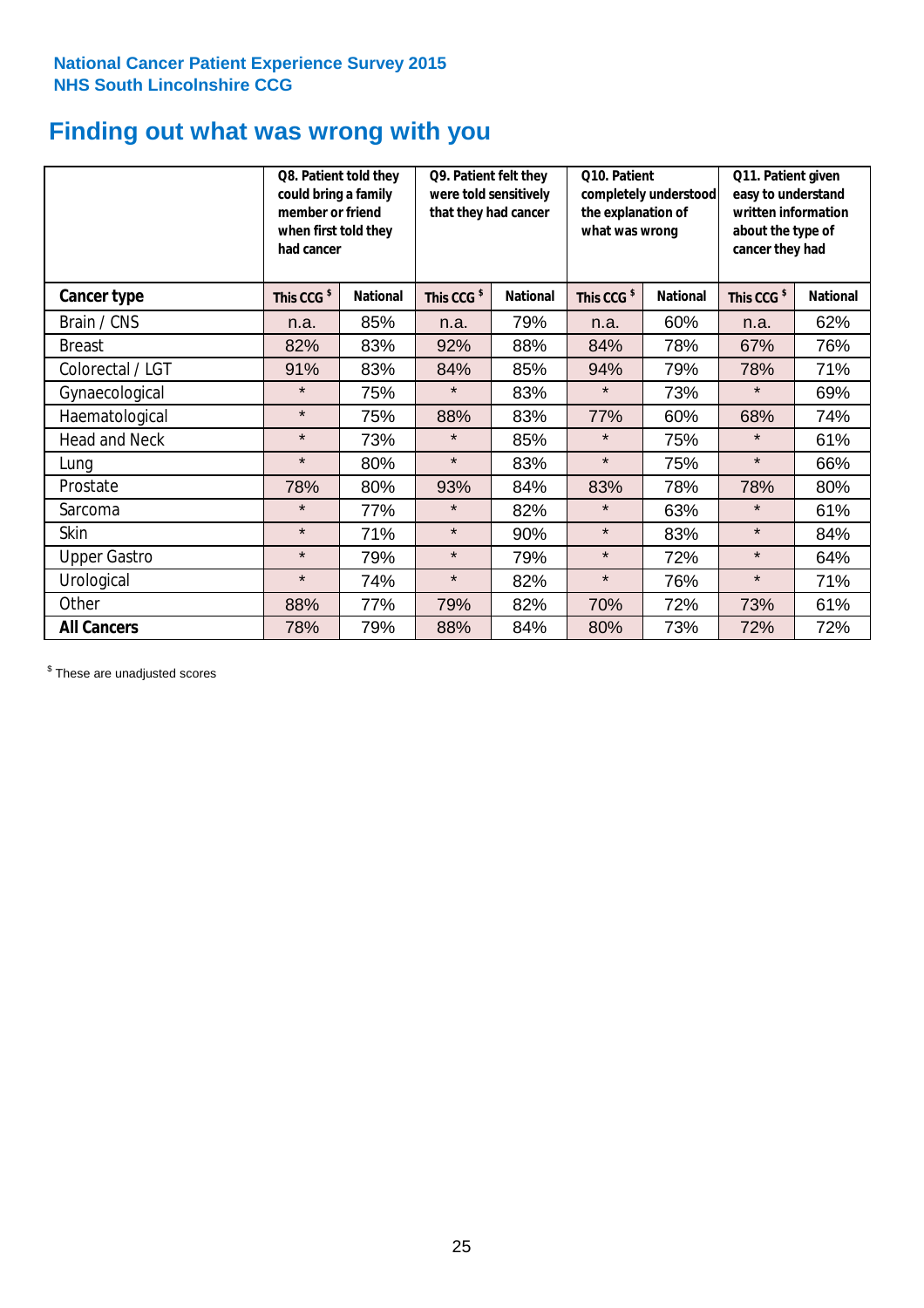## **Deciding the best treatment for you**

|                      | 012. Patient felt that<br>treatment options<br>were completely<br>explained |                 | O13. Possible side<br>understandable way  | effects explained in an | Q14. Patient given<br>practical advice and<br>support in dealing with<br>side effects of<br>treatment |                 |  |
|----------------------|-----------------------------------------------------------------------------|-----------------|-------------------------------------------|-------------------------|-------------------------------------------------------------------------------------------------------|-----------------|--|
| <b>Cancer type</b>   | This CCG <sup>\$</sup>                                                      | <b>National</b> | This CCG <sup>\$</sup><br><b>National</b> |                         | This CCG <sup>\$</sup>                                                                                | <b>National</b> |  |
| Brain / CNS          | n.a.                                                                        | 80%             | n.a.                                      | 71%                     | n.a.                                                                                                  | 62%             |  |
| <b>Breast</b>        | 79%                                                                         | 84%             | 83%                                       | 76%                     | 72%                                                                                                   | 69%             |  |
| Colorectal / LGT     | 81%                                                                         | 85%             | 84%                                       | 75%                     | 74%                                                                                                   | 68%             |  |
| Gynaecological       | $\star$                                                                     | 84%             | $\star$                                   | 76%                     | $\star$                                                                                               | 68%             |  |
| Haematological       | 73%                                                                         | 81%             | 73%                                       | 69%                     | 71%                                                                                                   | 65%             |  |
| <b>Head and Neck</b> | $\star$                                                                     | 85%             | $\star$                                   | 72%                     | $\star$                                                                                               | 67%             |  |
| Lung                 | $\star$                                                                     | 84%             | $\star$                                   | 74%                     | $\star$                                                                                               | 69%             |  |
| Prostate             | 79%                                                                         | 80%             | 78%                                       | 71%                     | 72%                                                                                                   | 61%             |  |
| Sarcoma              | $\star$                                                                     | 82%             | $\star$                                   | 75%                     | $\star$                                                                                               | 66%             |  |
| Skin                 | $\star$                                                                     | 88%             | $\star$                                   | 75%                     | $\star$                                                                                               | 74%             |  |
| <b>Upper Gastro</b>  | $\star$                                                                     | 83%             | $\star$                                   | 72%                     | $\star$                                                                                               | 66%             |  |
| Urological           | $\star$                                                                     | 80%             | $\star$                                   | 69%                     | $\star$                                                                                               | 61%             |  |
| Other                | 81%                                                                         | 80%             | 69%                                       | 72%                     | 54%                                                                                                   | 64%             |  |
| <b>All Cancers</b>   | 80%                                                                         | 83%             | 78%                                       | 73%                     | 71%                                                                                                   | 66%             |  |

|                      | in the future          | Q15. Patient definitely<br>told about side effects<br>that could affect them | Q16. Patient definitely<br>involved in decisions<br>about care and<br>treatment |                 |  |
|----------------------|------------------------|------------------------------------------------------------------------------|---------------------------------------------------------------------------------|-----------------|--|
| <b>Cancer type</b>   | This CCG <sup>\$</sup> | <b>National</b>                                                              | This CCG <sup>\$</sup>                                                          | <b>National</b> |  |
| Brain / CNS          | n.a.                   | 56%                                                                          | n.a.                                                                            | 74%             |  |
| <b>Breast</b>        | 59%                    | 55%                                                                          | 79%                                                                             | 79%             |  |
| Colorectal / LGT     | 57%                    | 56%                                                                          | 78%                                                                             | 79%             |  |
| Gynaecological       | $\star$<br>54%         |                                                                              | $\star$                                                                         | 76%             |  |
| Haematological       | 50%<br>52%             |                                                                              | 88%                                                                             | 77%             |  |
| <b>Head and Neck</b> | $\star$                | 58%                                                                          | $\star$                                                                         | 76%             |  |
| Lung                 | $\star$                | 54%                                                                          | $\star$                                                                         | 78%             |  |
| Prostate             | 78%                    | 63%                                                                          | 80%                                                                             | 79%             |  |
| Sarcoma              | $\star$                | 54%                                                                          | $\star$                                                                         | 77%             |  |
| Skin                 | $\star$                | 66%                                                                          | $\star$                                                                         | 86%             |  |
| <b>Upper Gastro</b>  | $\star$                | 53%                                                                          | $\star$                                                                         | 77%             |  |
| Urological           | $\star$                | 52%                                                                          | $\star$                                                                         | 75%             |  |
| Other                | 39%                    | 51%                                                                          | 74%                                                                             | 75%             |  |
| <b>All Cancers</b>   | 60%                    | 54%                                                                          | 82%                                                                             | 78%             |  |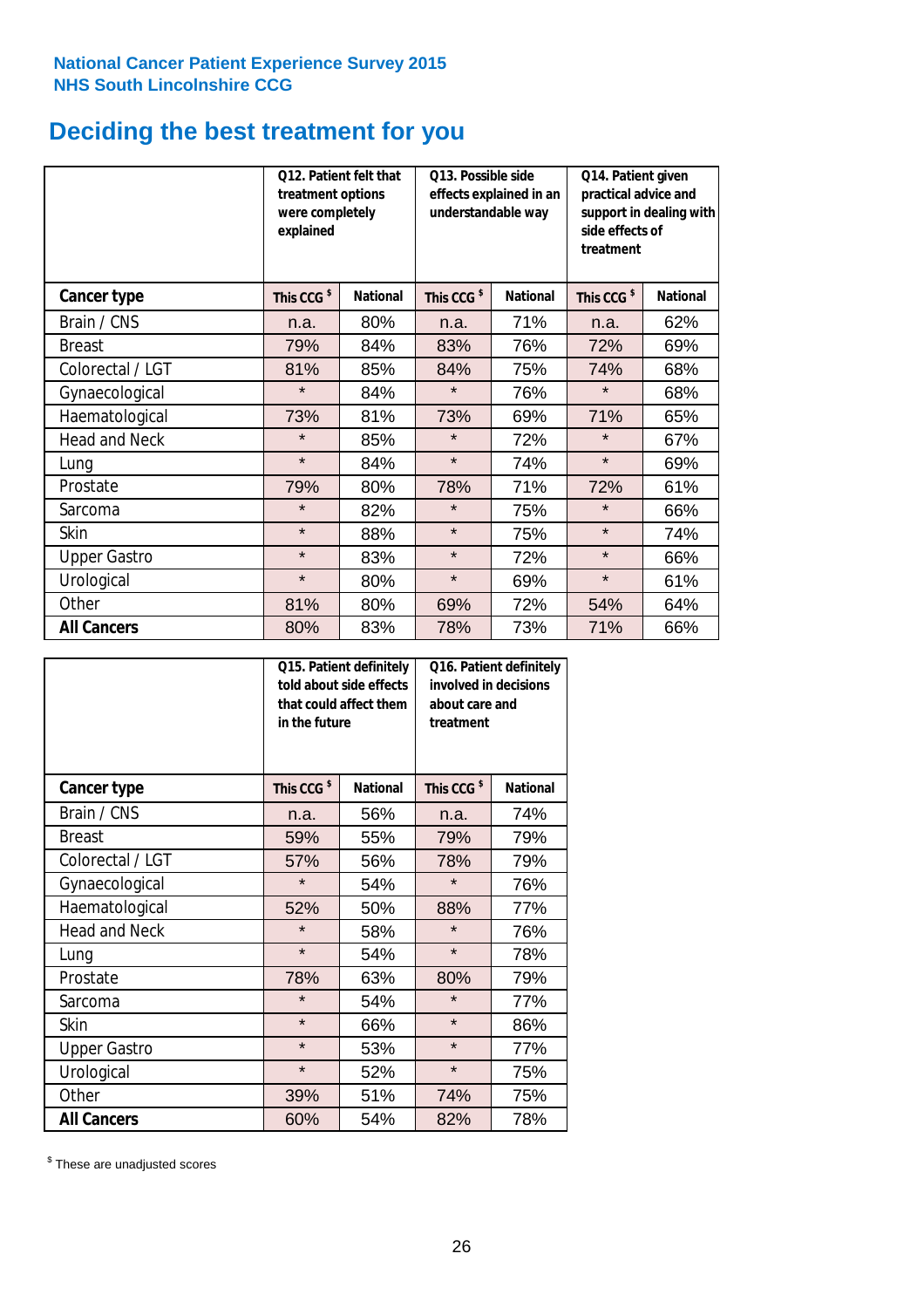## **Clinical Nurse Specialist**

|                      | would support them<br>through their<br>treatment | Q17. Patient given the<br>name of the CNS who | Q18. Patient found it<br>easy to contact their<br><b>CNS</b> |                 | <b>Q19. Get</b><br>understandable<br>answers to important<br>questions all or most<br>of the time |                 |  |
|----------------------|--------------------------------------------------|-----------------------------------------------|--------------------------------------------------------------|-----------------|---------------------------------------------------------------------------------------------------|-----------------|--|
| <b>Cancer type</b>   | This CCG <sup>\$</sup>                           | <b>National</b>                               | This CCG <sup>\$</sup>                                       | <b>National</b> | This CCG <sup>\$</sup>                                                                            | <b>National</b> |  |
| Brain / CNS          | n.a.                                             | 95%                                           | n.a.                                                         | 84%             | n.a.                                                                                              | 85%             |  |
| <b>Breast</b>        | 92%                                              | 94%                                           | 89%                                                          | 85%             | 96%                                                                                               | 88%             |  |
| Colorectal / LGT     | 88%                                              | 91%                                           | 91%                                                          | 88%             | 96%                                                                                               | 90%             |  |
| Gynaecological       | $\star$                                          | 93%                                           | $\star$                                                      | 86%             | $\star$                                                                                           | 87%             |  |
| Haematological       | 76%                                              | 89%                                           | $\star$                                                      | 89%             | $\star$                                                                                           | 90%             |  |
| <b>Head and Neck</b> | $\star$                                          | 88%                                           | $\star$                                                      | 86%             | $\star$                                                                                           | 88%             |  |
| Lung                 | $\star$                                          | 93%                                           | $\star$                                                      | 89%             | $\star$                                                                                           | 89%             |  |
| Prostate             | 92%                                              | 89%                                           | 100%                                                         | 83%             | 100%                                                                                              | 88%             |  |
| Sarcoma              | $\star$                                          | 87%                                           | $\star$                                                      | 86%             | $\star$                                                                                           | 88%             |  |
| Skin                 | $\star$                                          | 88%                                           | $\star$                                                      | 90%             | $\star$                                                                                           | 92%             |  |
| <b>Upper Gastro</b>  | $\star$                                          | 92%                                           | $\star$                                                      | 87%             | $\star$                                                                                           | 88%             |  |
| Urological           | $\star$                                          | 80%                                           | $\star$                                                      | 85%             | $\star$                                                                                           | 88%             |  |
| Other                | 86%                                              | 86%                                           | $\star$                                                      | 86%             | $\star$                                                                                           | 87%             |  |
| <b>All Cancers</b>   | 88%                                              | 90%                                           | 89%                                                          | 87%             | 94%                                                                                               | 88%             |  |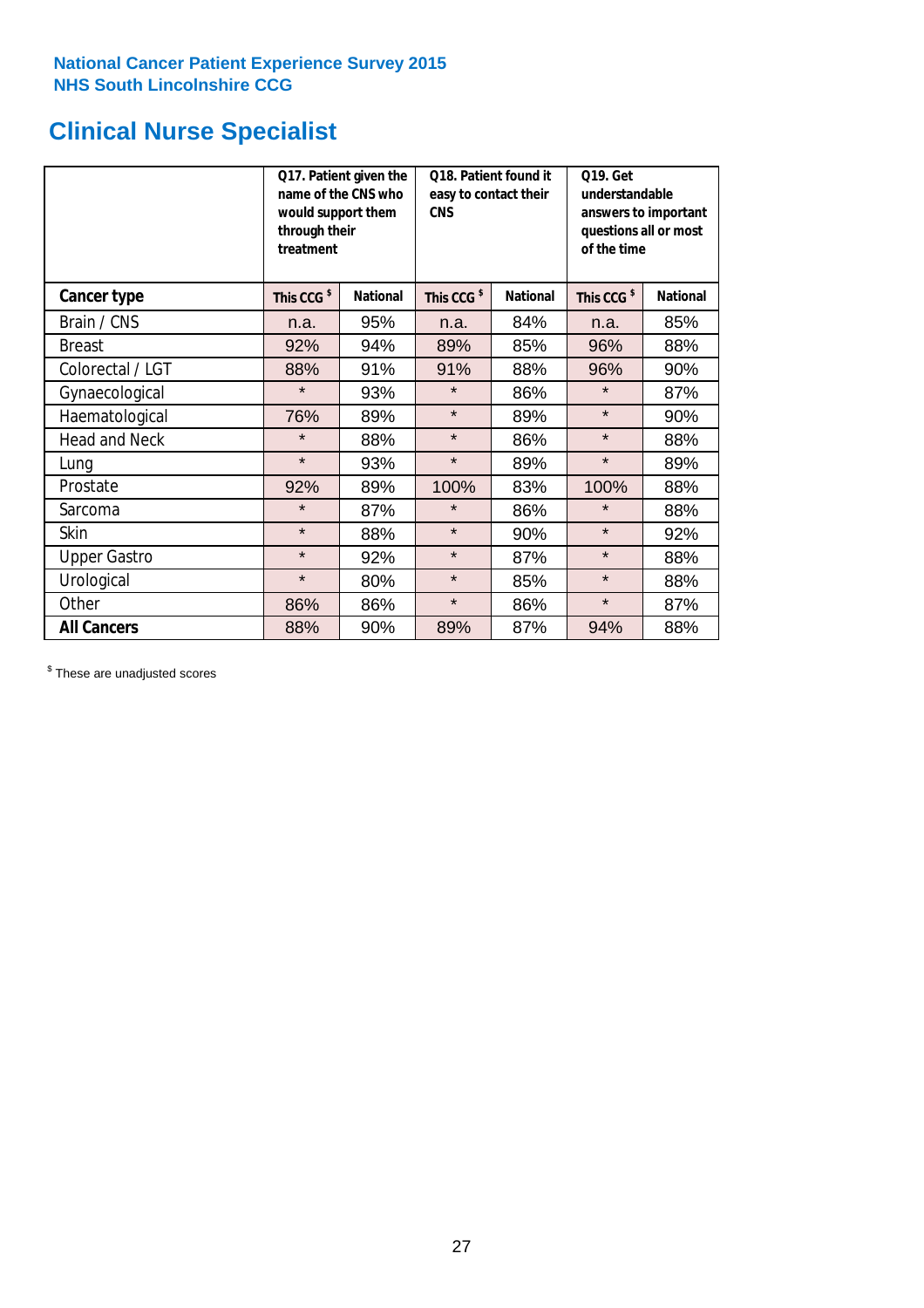## **Support for people with cancer**

|                      | Q20. Hospital staff<br>gave information | about support groups | Q21. Hospital staff<br>gave information<br>about impact cancer<br>could have on day to<br>day activities |                 | Q22. Hospital staff<br>gave information on<br>getting financial help |                 | Q23. Hospital staff told<br>patient they could get<br>free prescriptions |                 |
|----------------------|-----------------------------------------|----------------------|----------------------------------------------------------------------------------------------------------|-----------------|----------------------------------------------------------------------|-----------------|--------------------------------------------------------------------------|-----------------|
| <b>Cancer type</b>   | This CCG <sup>\$</sup>                  | <b>National</b>      | This CCG <sup>\$</sup>                                                                                   | <b>National</b> | This CCG <sup>\$</sup>                                               | <b>National</b> | This CCG <sup>\$</sup>                                                   | <b>National</b> |
| Brain / CNS          | n.a.                                    | 85%                  | n.a.                                                                                                     | 80%             | n.a.                                                                 | 72%             | n.a.                                                                     | 79%             |
| <b>Breast</b>        | 90%                                     | 88%                  | 78%                                                                                                      | 85%             | 39%                                                                  | 60%             | $\star$                                                                  | 80%             |
| Colorectal / LGT     | 76%                                     | 82%                  | 79%                                                                                                      | 82%             | 57%                                                                  | 52%             | $\star$                                                                  | 83%             |
| Gynaecological       | $\star$                                 | 83%                  | $\star$                                                                                                  | 81%             | $\star$                                                              | 58%             | $\star$                                                                  | 76%             |
| Haematological       | $\star$                                 | 82%                  | $\star$                                                                                                  | 82%             | $\star$                                                              | 56%             | $\star$                                                                  | 86%             |
| <b>Head and Neck</b> | $\star$                                 | 83%                  | $\star$                                                                                                  | 80%             | $\star$                                                              | 55%             | $\star$                                                                  | 80%             |
| Lung                 | $\star$                                 | 82%                  | $\star$                                                                                                  | 80%             | $\star$                                                              | 68%             | $\star$                                                                  | 85%             |
| Prostate             | 87%                                     | 85%                  | 88%                                                                                                      | 81%             | $\star$                                                              | 41%             | $\star$                                                                  | 76%             |
| Sarcoma              | $\star$                                 | 82%                  | $\star$                                                                                                  | 80%             | $\star$                                                              | 57%             | $\star$                                                                  | 75%             |
| Skin                 | $\star$                                 | 85%                  | $\star$                                                                                                  | 85%             | $\star$                                                              | 51%             | $\star$                                                                  | 65%             |
| <b>Upper Gastro</b>  | $\star$                                 | 82%                  | $\star$                                                                                                  | 78%             | $\star$                                                              | 57%             | $\star$                                                                  | 83%             |
| Urological           | $\star$                                 | 71%                  | $\star$                                                                                                  | 70%             | $\star$                                                              | 33%             | $\star$                                                                  | 69%             |
| Other                | 85%                                     | 80%                  | 74%                                                                                                      | 77%             | $\star$                                                              | 53%             | $\star$                                                                  | 79%             |
| <b>All Cancers</b>   | 82%                                     | 83%                  | 79%                                                                                                      | 81%             | 47%                                                                  | 55%             | 88%                                                                      | 80%             |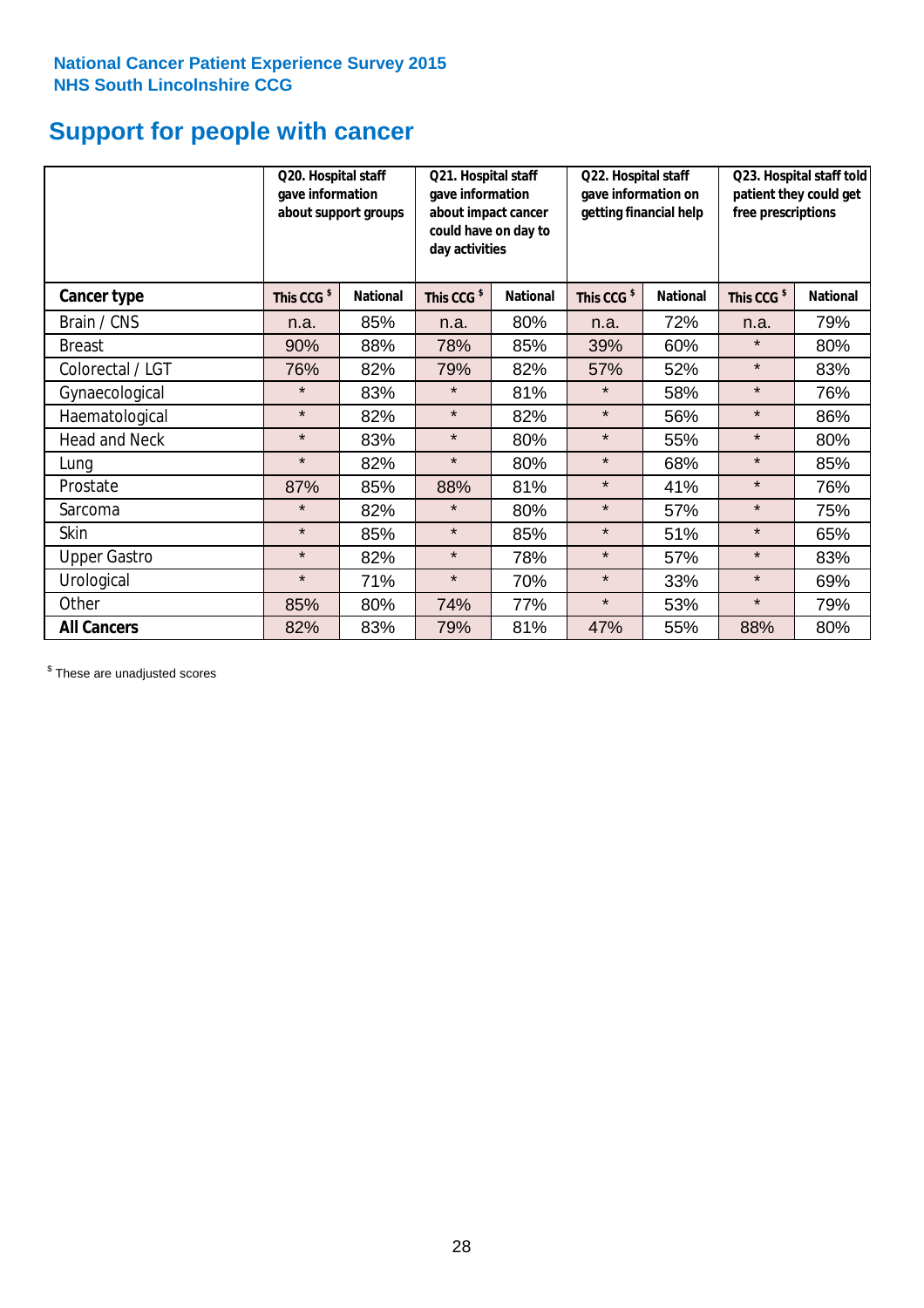## **Operations**

|                      | Q26. Staff explained<br>how operation had<br>gone in<br>understandable way |                 |  |  |  |
|----------------------|----------------------------------------------------------------------------|-----------------|--|--|--|
| <b>Cancer type</b>   | This CCG <sup>\$</sup>                                                     | <b>National</b> |  |  |  |
| Brain / CNS          | n.a.                                                                       | 75%             |  |  |  |
| <b>Breast</b>        | 90%                                                                        | 77%             |  |  |  |
| Colorectal / LGT     | $\star$                                                                    | 81%             |  |  |  |
| Gynaecological       | $\star$                                                                    | 79%             |  |  |  |
| Haematological       | $\star$                                                                    | 75%             |  |  |  |
| <b>Head and Neck</b> | $\star$                                                                    | 77%             |  |  |  |
| Lung                 | $\star$                                                                    | 76%             |  |  |  |
| Prostate             | $\star$                                                                    | 76%             |  |  |  |
| Sarcoma              | $\star$                                                                    | 80%             |  |  |  |
| Skin                 | $\star$                                                                    | 84%             |  |  |  |
| <b>Upper Gastro</b>  | $\star$                                                                    | 81%             |  |  |  |
| Urological           | $\star$                                                                    | 74%             |  |  |  |
| Other                | $\star$<br>78%                                                             |                 |  |  |  |
| <b>All Cancers</b>   | 84%                                                                        | 78%             |  |  |  |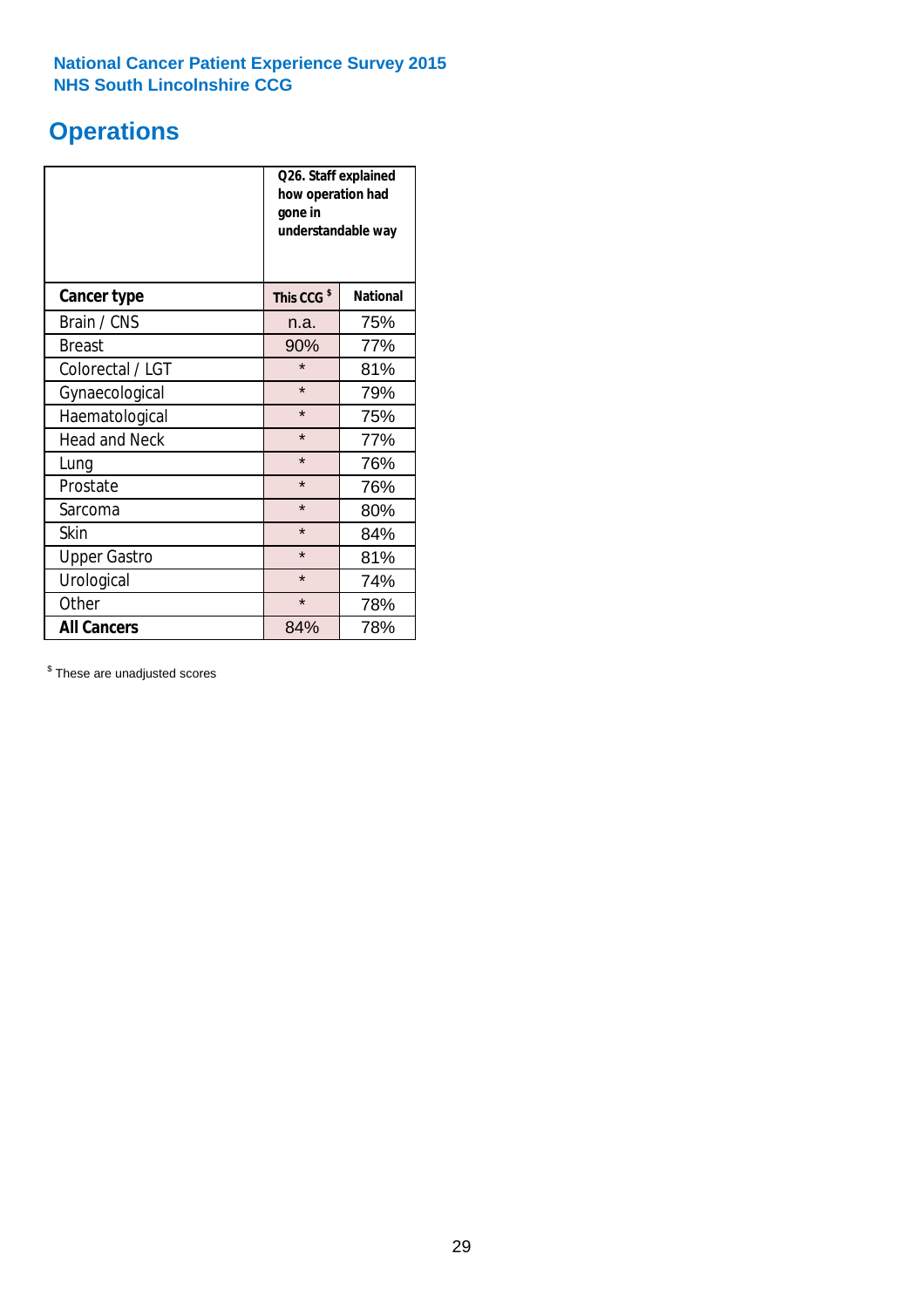## **Hospital care as an inpatient (Part 1 of 2)**

|                      | or nurses did not talk<br>they were not there | Q28. Groups of doctors<br>in front of patient as if | Q29. Patient had<br>confidence and trust in<br>all doctors treating<br>them |                 | Q30. Patient's family<br>or someone close<br>definitely had<br>opportunity to talk to<br>doctor |                 | Q31. Patient had<br>confidence and trust in I<br>all ward nurses |                 |
|----------------------|-----------------------------------------------|-----------------------------------------------------|-----------------------------------------------------------------------------|-----------------|-------------------------------------------------------------------------------------------------|-----------------|------------------------------------------------------------------|-----------------|
| Cancer type          | This CCG <sup>\$</sup>                        | <b>National</b>                                     | This CCG <sup>\$</sup>                                                      | <b>National</b> | This CCG <sup>\$</sup>                                                                          | <b>National</b> | This CCG <sup>\$</sup>                                           | <b>National</b> |
| Brain / CNS          | n.a.                                          | 68%                                                 | n.a.                                                                        | 78%             | n.a.                                                                                            | 65%             | n.a.                                                             | 67%             |
| <b>Breast</b>        | 93%                                           | 89%                                                 | 90%                                                                         | 86%             | 79%                                                                                             | 73%             | 83%                                                              | 74%             |
| Colorectal / LGT     | 79%                                           | 75%                                                 | 88%                                                                         | 85%             | 43%                                                                                             | 72%             | 67%                                                              | 68%             |
| Gynaecological       | $\star$                                       | 84%                                                 | $\star$                                                                     | 86%             | $\star$                                                                                         | 71%             | $\star$                                                          | 69%             |
| Haematological       | $\star$                                       | 80%                                                 | $\star$                                                                     | 81%             | $\star$                                                                                         | 75%             | $\star$                                                          | 73%             |
| <b>Head and Neck</b> | $\star$                                       | 79%                                                 | $\star$                                                                     | 85%             | $\star$                                                                                         | 73%             | $\star$                                                          | 72%             |
| Lung                 | $\star$                                       | 75%                                                 | $\star$                                                                     | 82%             | $\star$                                                                                         | 71%             | $\star$                                                          | 73%             |
| Prostate             | $\star$                                       | 84%                                                 | $\star$                                                                     | 87%             | $\star$                                                                                         | 72%             | $\star$                                                          | 75%             |
| Sarcoma              | $\star$                                       | 82%                                                 | $\star$                                                                     | 85%             | $\star$                                                                                         | 75%             | $\star$                                                          | 70%             |
| Skin                 | $\star$                                       | 85%                                                 | $\star$                                                                     | 90%             | $\star$                                                                                         | 79%             | $\star$                                                          | 84%             |
| <b>Upper Gastro</b>  | $\star$                                       | 75%                                                 | $\star$                                                                     | 83%             | $\star$                                                                                         | 72%             | $\star$                                                          | 70%             |
| Urological           | $\star$                                       | 80%                                                 | $\star$                                                                     | 84%             | $\star$                                                                                         | 67%             | $\star$                                                          | 75%             |
| Other                | 83%                                           | 79%                                                 | 78%                                                                         | 79%             | $\star$                                                                                         | 70%             | 61%                                                              | 69%             |
| <b>All Cancers</b>   | 88%                                           | 81%                                                 | 86%                                                                         | 84%             | 68%                                                                                             | 72%             | 73%                                                              | 72%             |

|                      | on duty                | Q32. Always / nearly<br>always enough nurses |                        | Q33. All staff asked<br>patient what name<br>they preferred to be<br>called by |                        | Q34. Always given<br>enough privacy when<br>discussing condition or<br>treatment |                        | Q35. Patient was able<br>to discuss worries or<br>fears with staff during<br>visit |  |
|----------------------|------------------------|----------------------------------------------|------------------------|--------------------------------------------------------------------------------|------------------------|----------------------------------------------------------------------------------|------------------------|------------------------------------------------------------------------------------|--|
| <b>Cancer type</b>   | This CCG <sup>\$</sup> | <b>National</b>                              | This CCG <sup>\$</sup> | <b>National</b>                                                                | This CCG <sup>\$</sup> | <b>National</b>                                                                  | This CCG <sup>\$</sup> | <b>National</b>                                                                    |  |
| Brain / CNS          | n.a.                   | 64%                                          | n.a.                   | 69%                                                                            | n.a.                   | 80%                                                                              | n.a.                   | 44%                                                                                |  |
| <b>Breast</b>        | 77%                    | 69%                                          | 67%                    | 60%                                                                            | 90%                    | 86%                                                                              | 57%                    | 53%                                                                                |  |
| Colorectal / LGT     | 63%                    | 61%                                          | 79%                    | 70%                                                                            | 96%                    | 84%                                                                              | $\star$                | 54%                                                                                |  |
| Gynaecological       | $\star$                | 65%                                          | $\star$                | 63%                                                                            | $\star$                | 82%                                                                              | $\star$                | 50%                                                                                |  |
| Haematological       | $\star$                | 63%                                          | $\star$                | 67%                                                                            | $\star$                | 86%                                                                              | $\star$                | 55%                                                                                |  |
| <b>Head and Neck</b> | $\star$                | 67%                                          | $\star$                | 66%                                                                            | $\star$                | 85%                                                                              | $\star$                | 50%                                                                                |  |
| Lung                 | $\star$                | 68%                                          | $\star$                | 71%                                                                            | $\star$                | 84%                                                                              | $\star$                | 49%                                                                                |  |
| Prostate             | $\star$                | 71%                                          | $\star$                | 67%                                                                            | $\star$                | 87%                                                                              | $\star$                | 52%                                                                                |  |
| Sarcoma              | $\star$                | 68%                                          | $\star$                | 71%                                                                            | $\star$                | 87%                                                                              | $\star$                | 52%                                                                                |  |
| Skin                 | $\star$                | 81%                                          | $\star$                | 67%                                                                            | $\star$                | 89%                                                                              | $\star$                | 61%                                                                                |  |
| <b>Upper Gastro</b>  | $\star$                | 62%                                          | $\star$                | 75%                                                                            | $\star$                | 83%                                                                              | $\star$                | 53%                                                                                |  |
| Urological           | $\star$                | 68%                                          | $\star$                | 71%                                                                            | $\star$                | 84%                                                                              | $\star$                | 46%                                                                                |  |
| Other                | 57%                    | 62%                                          | 83%                    | 66%                                                                            | 83%                    | 82%                                                                              | $\star$                | 48%                                                                                |  |
| <b>All Cancers</b>   | 69%                    | 66%                                          | 70%                    | 67%                                                                            | 86%                    | 85%                                                                              | 55%                    | 52%                                                                                |  |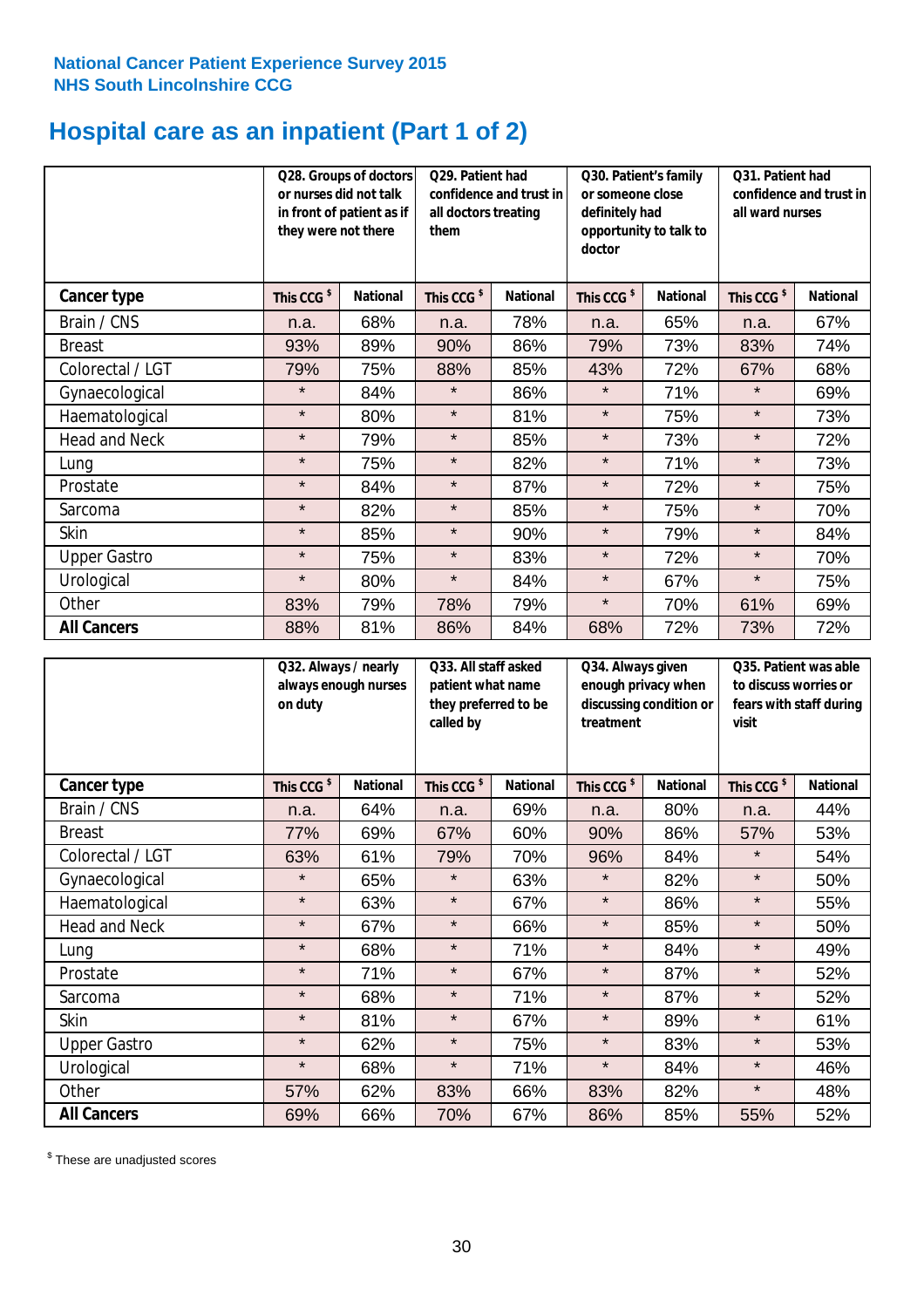## **Hospital care as an inpatient (Part 2 of 2)**

|                      | Q36. Hospital staff<br>definitely did<br>everything to help<br>control pain |                 | Q37. Always treated<br>with respect and<br>dignity by staff |                 | Q38. Given clear<br>written information<br>about what should /<br>should not do post<br>discharge |                 | Q39. Staff told patient<br>who to contact if<br>worried post discharge |                 |
|----------------------|-----------------------------------------------------------------------------|-----------------|-------------------------------------------------------------|-----------------|---------------------------------------------------------------------------------------------------|-----------------|------------------------------------------------------------------------|-----------------|
| Cancer type          | This CCG <sup>\$</sup>                                                      | <b>National</b> | This CCG <sup>\$</sup>                                      | <b>National</b> | This CCG <sup>\$</sup>                                                                            | <b>National</b> | This CCG <sup>\$</sup>                                                 | <b>National</b> |
| Brain / CNS          | n.a.                                                                        | 82%             | n.a.                                                        | 84%             | n.a.                                                                                              | 79%             | n.a.                                                                   | 91%             |
| <b>Breast</b>        | 92%                                                                         | 86%             | 100%                                                        | 88%             | 90%                                                                                               | 90%             | 96%                                                                    | 95%             |
| Colorectal / LGT     | $\star$                                                                     | 84%             | 88%                                                         | 86%             | 77%                                                                                               | 83%             | 100%                                                                   | 94%             |
| Gynaecological       | $\star$                                                                     | 83%             | $\star$                                                     | 85%             | $\star$                                                                                           | 86%             | $\star$                                                                | 93%             |
| Haematological       | $\star$                                                                     | 84%             | $\star$                                                     | 89%             | $\star$                                                                                           | 79%             | $\star$                                                                | 95%             |
| <b>Head and Neck</b> | $\star$                                                                     | 84%             | $\star$                                                     | 88%             | $\star$                                                                                           | 86%             | $\star$                                                                | 92%             |
| Lung                 | $\star$                                                                     | 83%             | $\star$                                                     | 87%             | $\star$                                                                                           | 81%             | $\star$                                                                | 92%             |
| Prostate             | $\star$                                                                     | 85%             | $\star$                                                     | 91%             | $\star$                                                                                           | 87%             | $\star$                                                                | 94%             |
| Sarcoma              | $\star$                                                                     | 86%             | $\star$                                                     | 91%             | $\star$                                                                                           | 83%             | $\star$                                                                | 94%             |
| Skin                 | $\star$                                                                     | 88%             | $\star$                                                     | 93%             | $\star$                                                                                           | 91%             | $\star$                                                                | 97%             |
| <b>Upper Gastro</b>  | $\star$                                                                     | 83%             | $\star$                                                     | 86%             | $\star$                                                                                           | 79%             | $\star$                                                                | 93%             |
| Urological           | $\star$                                                                     | 80%             | $\star$                                                     | 88%             | $\star$                                                                                           | 83%             | $\star$                                                                | 90%             |
| Other                | $\star$                                                                     | 82%             | 78%                                                         | 85%             | 86%                                                                                               | 80%             | 90%                                                                    | 92%             |
| <b>All Cancers</b>   | 90%                                                                         | 84%             | 92%                                                         | 87%             | 86%                                                                                               | 84%             | 95%                                                                    | 94%             |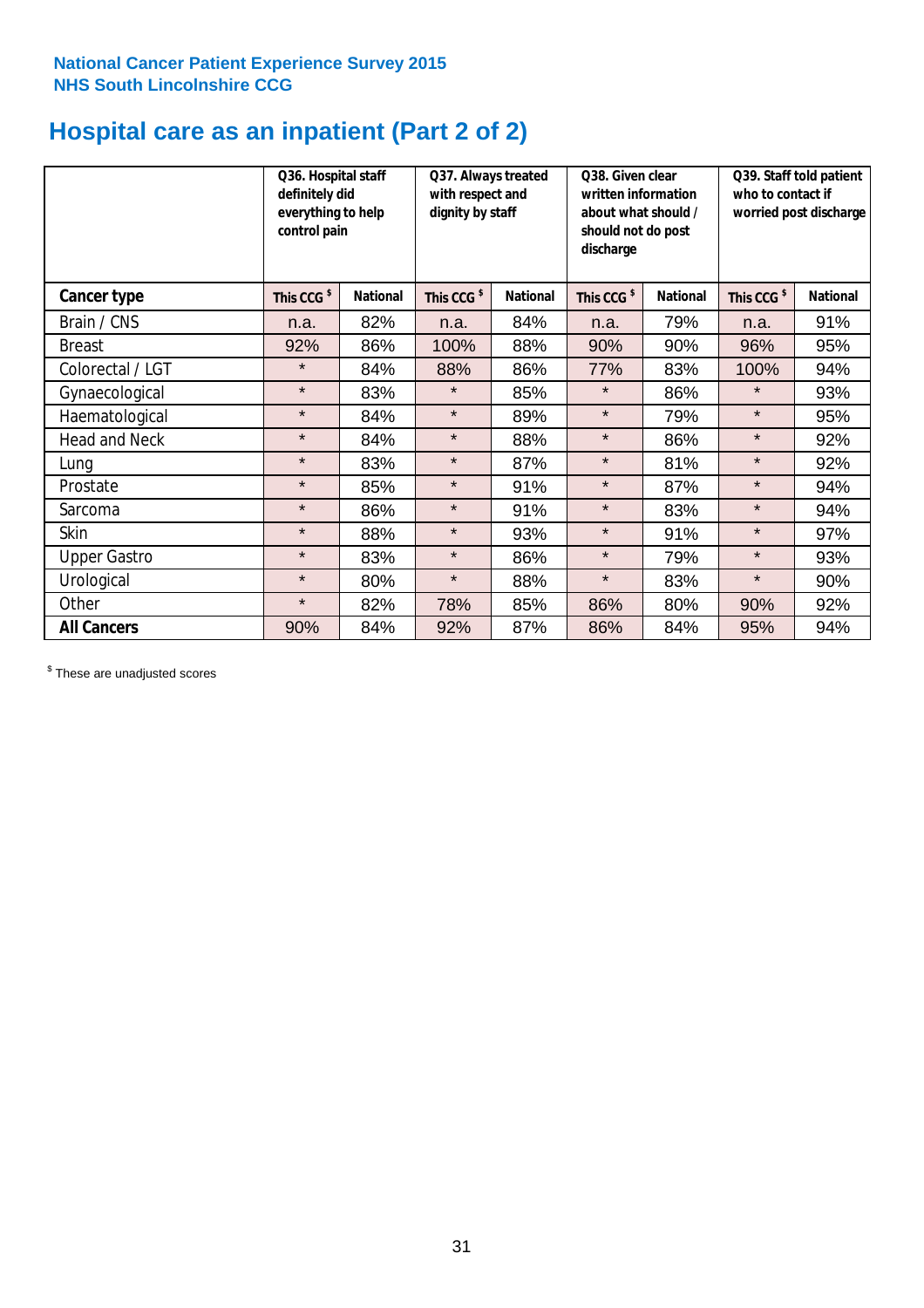## **Hospital care as a day patient / outpatient**

|                      | to discuss worries or<br>visit | Q41. Patient was able<br>fears with staff during | Q42. Doctor had the<br>right notes and other<br>documentation with<br>them |                 | Q44. Beforehand<br>patient had all<br>information needed<br>about radiotherapy<br>treatment |                 | Q45. Patient given<br>understandable<br>information about<br>whether radiotherapy<br>was working |                 |
|----------------------|--------------------------------|--------------------------------------------------|----------------------------------------------------------------------------|-----------------|---------------------------------------------------------------------------------------------|-----------------|--------------------------------------------------------------------------------------------------|-----------------|
| <b>Cancer type</b>   | This CCG <sup>\$</sup>         | <b>National</b>                                  | This CCG <sup>\$</sup>                                                     | <b>National</b> | This CCG <sup>\$</sup>                                                                      | <b>National</b> | This CCG <sup>\$</sup>                                                                           | <b>National</b> |
| Brain / CNS          | n.a.                           | 65%                                              | n.a.                                                                       | 94%             | n.a.                                                                                        | 85%             | n.a.                                                                                             | 52%             |
| <b>Breast</b>        | 67%                            | 70%                                              | 94%                                                                        | 95%             | $\star$                                                                                     | 87%             | $\star$                                                                                          | 60%             |
| Colorectal / LGT     | 78%                            | 73%                                              | 100%                                                                       | 95%             | $\star$                                                                                     | 85%             | $\star$                                                                                          | 55%             |
| Gynaecological       | $\star$                        | 70%                                              | $\star$                                                                    | 96%             | $\star$                                                                                     | 85%             | $\star$                                                                                          | 64%             |
| Haematological       | $\star$                        | 74%                                              | 96%                                                                        | 97%             | $\star$                                                                                     | 82%             | $\star$                                                                                          | 64%             |
| <b>Head and Neck</b> | $\star$                        | 69%                                              | $\star$                                                                    | 95%             | $\star$                                                                                     | 86%             | $\star$                                                                                          | 60%             |
| Lung                 | $\star$                        | 69%                                              | $\star$                                                                    | 96%             | $\star$                                                                                     | 86%             | $\star$                                                                                          | 59%             |
| Prostate             | 81%                            | 69%                                              | 100%                                                                       | 95%             | $\star$                                                                                     | 88%             | $\star$                                                                                          | 61%             |
| Sarcoma              | $\star$                        | 68%                                              | $\star$                                                                    | 97%             | $\star$                                                                                     | 88%             | n.a.                                                                                             | 63%             |
| Skin                 | $\star$                        | 73%                                              | $\star$                                                                    | 96%             | $\star$                                                                                     | 81%             | $\star$                                                                                          | 63%             |
| <b>Upper Gastro</b>  | $\star$                        | 68%                                              | $\star$                                                                    | 95%             | $\star$                                                                                     | 85%             | $\star$                                                                                          | 57%             |
| Urological           | $\star$                        | 65%                                              | $\star$                                                                    | 95%             | $\star$                                                                                     | 81%             | $\star$                                                                                          | 53%             |
| Other                | 50%                            | 67%                                              | 88%                                                                        | 95%             | $\star$                                                                                     | 83%             | $\star$                                                                                          | 59%             |
| <b>All Cancers</b>   | 69%                            | 70%                                              | 97%                                                                        | 96%             | 81%                                                                                         | 86%             | 61%                                                                                              | 60%             |

|                      | O47. Beforehand<br>patient had all<br>information needed<br>treatment | about chemotherapy | Q48. Patient given<br>understandable<br>information about<br>whether<br>chemotherapy was<br>working |                 |  |
|----------------------|-----------------------------------------------------------------------|--------------------|-----------------------------------------------------------------------------------------------------|-----------------|--|
| <b>Cancer type</b>   | This CCG <sup>\$</sup>                                                | <b>National</b>    | This CCG <sup>\$</sup>                                                                              | <b>National</b> |  |
| Brain / CNS          | n.a.                                                                  | 82%                | n.a.                                                                                                | 57%             |  |
| <b>Breast</b>        | 86%                                                                   | 83%                | $\star$                                                                                             | 62%             |  |
| Colorectal / LGT     | 88%                                                                   | 86%                | 61%                                                                                                 | 65%             |  |
| Gynaecological       | $\star$                                                               | 86%                | $\star$                                                                                             | 68%             |  |
| Haematological       | $\star$<br>85%                                                        |                    | $\star$                                                                                             | 75%             |  |
| <b>Head and Neck</b> | $\star$                                                               | 80%                | $\star$                                                                                             | 52%             |  |
| Lung                 | $\star$                                                               | 85%                | $\star$                                                                                             | 68%             |  |
| Prostate             | $\star$                                                               | 83%                | $\star$                                                                                             | 69%             |  |
| Sarcoma              | $\star$                                                               | 82%                | $\star$                                                                                             | 70%             |  |
| Skin                 | $\star$                                                               | 92%                | $\star$                                                                                             | 80%             |  |
| <b>Upper Gastro</b>  | $\star$                                                               | 83%                | $\star$                                                                                             | 64%             |  |
| Urological           | $\star$                                                               | 83%                | $\star$                                                                                             | 66%             |  |
| Other                | $\star$                                                               | 85%                | $\star$                                                                                             | 70%             |  |
| <b>All Cancers</b>   | 81%                                                                   | 84%                | 67%                                                                                                 | 68%             |  |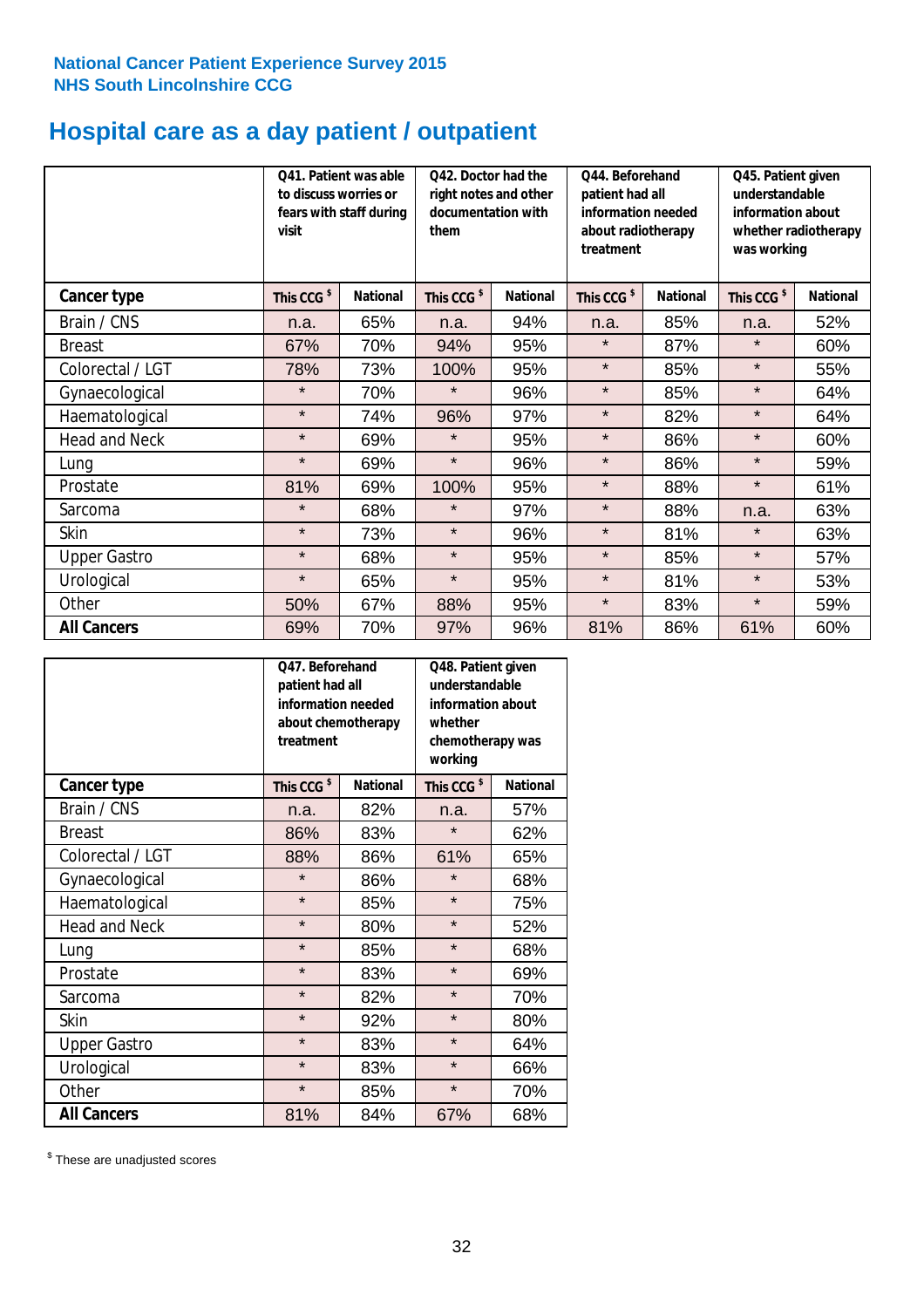## **Home care and support**

|                      | Q49. Hospital staff<br>gave family or | someone close all the<br>information needed to<br>help with care at home | Q50. Patient definitely<br>given enough support<br>from health or social<br>services during<br>treatment<br><b>National</b> |     | Q51. Patient definitely<br>given enough support<br>from health or social<br>services after<br>treatment |                 |
|----------------------|---------------------------------------|--------------------------------------------------------------------------|-----------------------------------------------------------------------------------------------------------------------------|-----|---------------------------------------------------------------------------------------------------------|-----------------|
| <b>Cancer type</b>   | This CCG <sup>\$</sup>                | <b>National</b>                                                          | This CCG <sup>\$</sup>                                                                                                      |     | This CCG <sup>\$</sup>                                                                                  | <b>National</b> |
| Brain / CNS          | n.a.                                  | 56%                                                                      | n.a.                                                                                                                        | 44% | n.a.                                                                                                    | 44%             |
| <b>Breast</b>        | 40%                                   | 57%                                                                      | 39%                                                                                                                         | 54% | $\star$                                                                                                 | 40%             |
| Colorectal / LGT     | 61%                                   | 60%                                                                      | $\star$                                                                                                                     | 62% | $\star$                                                                                                 | 52%             |
| Gynaecological       | $\star$                               | 56%                                                                      | $\star$                                                                                                                     | 52% | $\star$                                                                                                 | 42%             |
| Haematological       | $\star$                               | 60%                                                                      | $\star$                                                                                                                     | 52% | $\star$                                                                                                 | 43%             |
| <b>Head and Neck</b> | $\star$                               | 59%                                                                      | $\star$                                                                                                                     | 53% | $\star$                                                                                                 | 50%             |
| Lung                 | $\star$                               | 57%                                                                      | $\star$                                                                                                                     | 52% | $\star$                                                                                                 | 42%             |
| Prostate             | 66%                                   | 55%                                                                      | $\star$                                                                                                                     | 47% | $\star$                                                                                                 | 43%             |
| Sarcoma              | $\star$                               | 59%                                                                      | $\star$                                                                                                                     | 58% | $\star$                                                                                                 | 53%             |
| Skin                 | $\star$                               | 67%                                                                      | $\star$                                                                                                                     | 58% | $\star$                                                                                                 | 61%             |
| <b>Upper Gastro</b>  | $\star$                               | 59%                                                                      | $\star$                                                                                                                     | 54% | $\star$                                                                                                 | 45%             |
| Urological           | $\star$                               | 55%                                                                      | $\star$                                                                                                                     | 47% | $\star$                                                                                                 | 44%             |
| Other                | 59%                                   | 54%                                                                      | $\star$                                                                                                                     | 55% | $\star$                                                                                                 | 48%             |
| <b>All Cancers</b>   | 56%                                   | 58%                                                                      | 50%                                                                                                                         | 54% | 38%                                                                                                     | 45%             |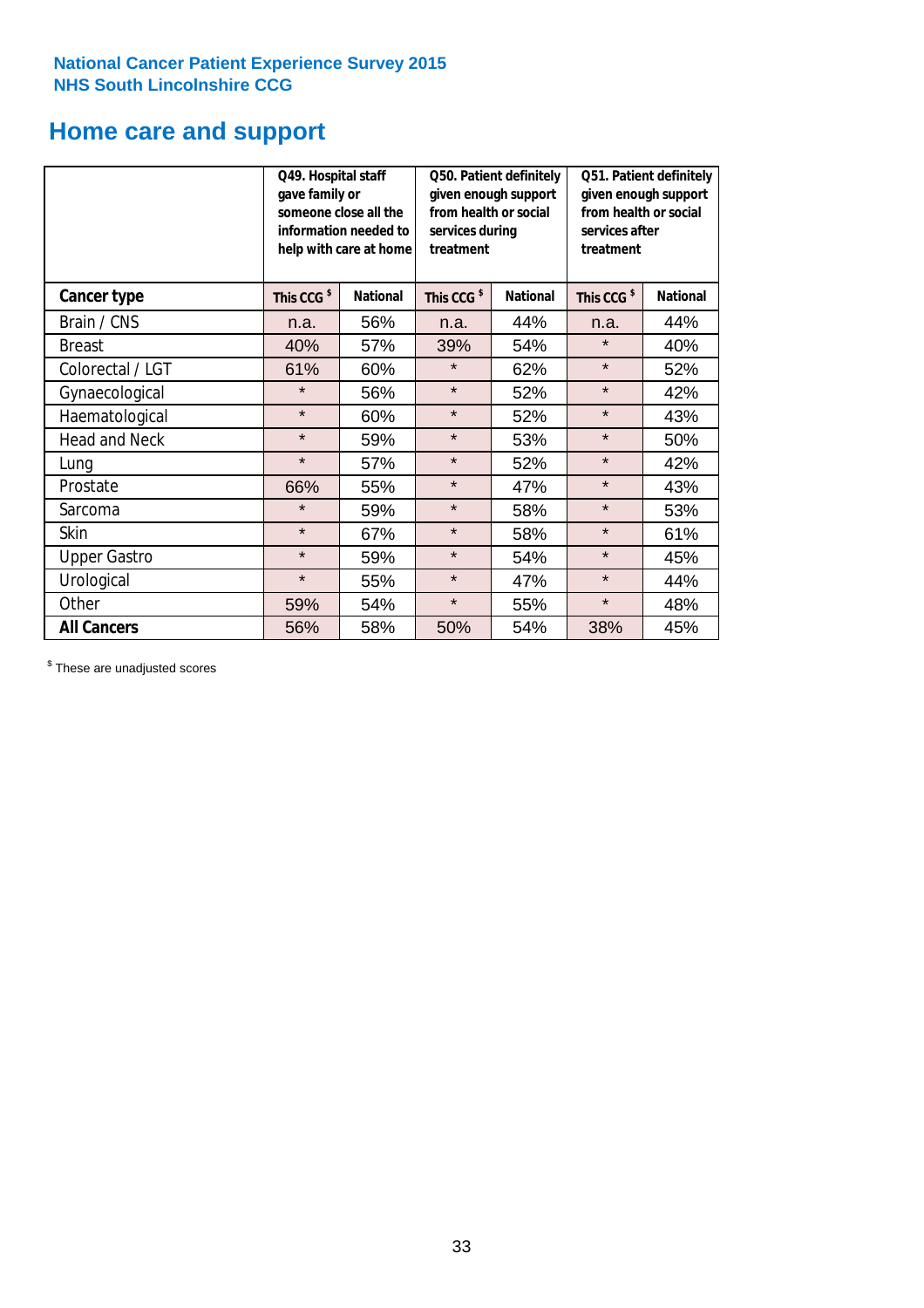## **Care from your general practice**

|                      | information about<br>treatment | Q52. GP given enough<br>patient's condition and | Q53. Practice staff<br>definitely did<br>everything they could<br>to support patient |                 |  |
|----------------------|--------------------------------|-------------------------------------------------|--------------------------------------------------------------------------------------|-----------------|--|
| <b>Cancer type</b>   | This CCG <sup>\$</sup>         | <b>National</b>                                 | This CCG <sup>\$</sup>                                                               | <b>National</b> |  |
| Brain / CNS          | n.a.                           | 94%                                             | n.a.                                                                                 | 59%             |  |
| <b>Breast</b>        | 97%                            | 96%                                             | 67%                                                                                  | 63%             |  |
| Colorectal / LGT     | 100%                           | 95%                                             | 67%                                                                                  | 63%             |  |
| Gynaecological       | $\star$                        | 95%                                             | $\star$                                                                              | 59%             |  |
| Haematological       | $\star$                        | 96%                                             | $\star$                                                                              | 61%             |  |
| <b>Head and Neck</b> | $\star$                        | 93%                                             | $\star$                                                                              | 60%             |  |
| Lung                 | $\star$                        | 95%                                             | $\star$                                                                              | 62%             |  |
| Prostate             | 95%                            | 95%                                             | 83%                                                                                  | 67%             |  |
| Sarcoma              | $\star$                        | 97%                                             | $\star$                                                                              | 65%             |  |
| Skin                 | $\star$                        | 97%                                             | $\star$                                                                              | 71%             |  |
| <b>Upper Gastro</b>  | $\star$                        | 94%                                             | $\star$                                                                              | 62%             |  |
| Urological           | $\star$                        | 95%                                             | $\star$                                                                              | 64%             |  |
| Other                | 97%                            | 95%                                             | 70%                                                                                  | 61%             |  |
| <b>All Cancers</b>   | 97%                            | 95%                                             | 72%                                                                                  | 63%             |  |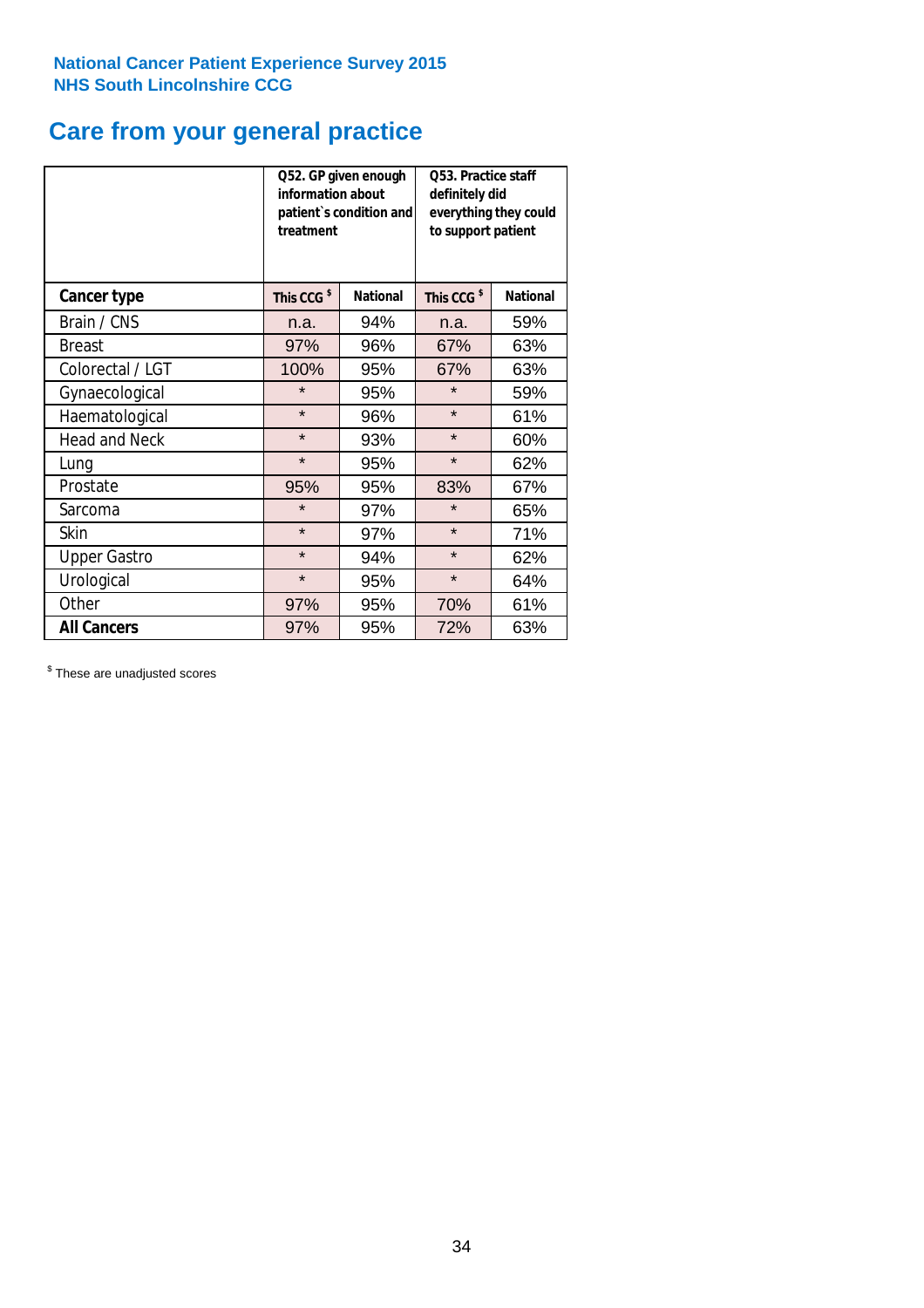## **Your overall NHS care**

|                      | Q54. Hospital and<br>community staff<br>always worked well<br>together |                 | Q55. Patient given a<br>care plan |                 | Q56. Overall the<br>administration of the<br>care was very good /<br>qood |                 | Q57. Length of time for<br>attending clinics and<br>appointments was<br>right |                 |
|----------------------|------------------------------------------------------------------------|-----------------|-----------------------------------|-----------------|---------------------------------------------------------------------------|-----------------|-------------------------------------------------------------------------------|-----------------|
| <b>Cancer type</b>   | This CCG <sup>\$</sup>                                                 | <b>National</b> | This CCG <sup>\$</sup>            | <b>National</b> | This CCG <sup>\$</sup>                                                    | <b>National</b> | This CCG <sup>\$</sup>                                                        | <b>National</b> |
| Brain / CNS          | n.a.                                                                   | 45%             | n.a.                              | 29%             | n.a.                                                                      | 84%             | n.a.                                                                          | 60%             |
| <b>Breast</b>        | 61%                                                                    | 60%             | 38%                               | 35%             | 97%                                                                       | 90%             | 69%                                                                           | 64%             |
| Colorectal / LGT     | 66%                                                                    | 60%             | 36%                               | 36%             | 94%                                                                       | 88%             | 59%                                                                           | 68%             |
| Gynaecological       | $\star$                                                                | 58%             | $\star$                           | 29%             | $\star$                                                                   | 89%             | $\star$                                                                       | 66%             |
| Haematological       | 68%                                                                    | 63%             | 36%                               | 33%             | 92%                                                                       | 92%             | 56%                                                                           | 62%             |
| <b>Head and Neck</b> | $\star$                                                                | 58%             | $\star$                           | 34%             | $\star$                                                                   | 89%             | $\star$                                                                       | 65%             |
| Lung                 | $\star$                                                                | 63%             | $\star$                           | 32%             | $\star$                                                                   | 89%             | $\star$                                                                       | 70%             |
| Prostate             | 77%                                                                    | 63%             | 42%                               | 36%             | 90%                                                                       | 87%             | 80%                                                                           | 71%             |
| Sarcoma              | $\star$                                                                | 60%             | $\star$                           | 31%             | $\star$                                                                   | 90%             | $\star$                                                                       | 63%             |
| Skin                 | $\star$                                                                | 69%             | $\star$                           | 39%             | $\star$                                                                   | 89%             | $\star$                                                                       | 73%             |
| <b>Upper Gastro</b>  | $\star$                                                                | 58%             | $\star$                           | 36%             | $\star$                                                                   | 88%             | $\star$                                                                       | 66%             |
| Urological           | $\star$                                                                | 62%             | $\star$                           | 26%             | $\star$                                                                   | 84%             | $\star$                                                                       | 73%             |
| Other                | 62%                                                                    | 56%             | 31%                               | 29%             | 86%                                                                       | 87%             | 59%                                                                           | 61%             |
| <b>All Cancers</b>   | 68%                                                                    | 61%             | 37%                               | 33%             | 92%                                                                       | 89%             | 69%                                                                           | 66%             |

|                      | Q58. Taking part in<br>cancer research | discussed with patient | Q59. Patient's average<br>rating of care scored<br>from very poor to very<br>good |                 |  |
|----------------------|----------------------------------------|------------------------|-----------------------------------------------------------------------------------|-----------------|--|
| <b>Cancer type</b>   | This CCG <sup>\$</sup>                 | <b>National</b>        | This CCG <sup>\$</sup>                                                            | <b>National</b> |  |
| Brain / CNS          | n.a.                                   | 32%                    | n.a.                                                                              | 8.5             |  |
| <b>Breast</b>        | 29%                                    | 28%                    | 9.2                                                                               | 8.8             |  |
| Colorectal / LGT     | 19%                                    | 22%                    | 8.9                                                                               | 8.7             |  |
| Gynaecological       | $\star$                                | 27%                    | $\star$                                                                           | 8.7             |  |
| Haematological       | 13%                                    | 36%                    | 8.9                                                                               | 8.8             |  |
| <b>Head and Neck</b> | $\star$                                | 21%                    | $\star$                                                                           | 8.6             |  |
| Lung                 | $\star$                                | 34%                    | $\star$                                                                           | 8.6             |  |
| Prostate             | 26%                                    | 35%                    | 9.0                                                                               | 8.6             |  |
| Sarcoma              | $\star$                                | 29%                    | $\star$                                                                           | 8.7             |  |
| Skin                 | $\star$                                | 17%                    | $\star$                                                                           | 8.9             |  |
| <b>Upper Gastro</b>  | $\star$                                | 30%                    | $\star$                                                                           | 8.6             |  |
| Urological           | $\star$                                | 14%                    | $\star$                                                                           | 8.5             |  |
| Other                | 21%                                    | 31%                    | 8.9                                                                               | 8.6             |  |
| <b>All Cancers</b>   | 25%                                    | 28%                    | 8.9                                                                               | 8.7             |  |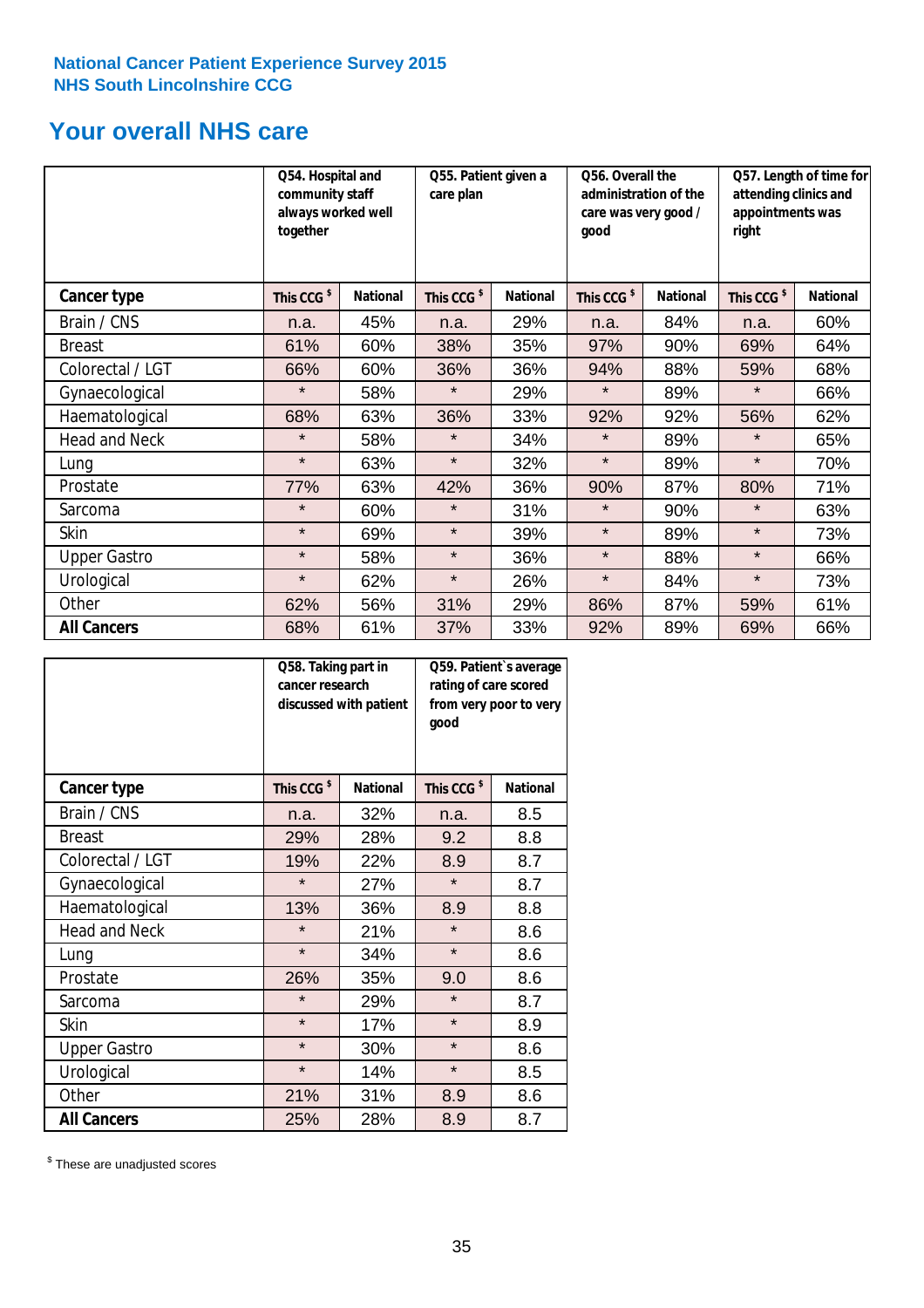## **Annex**

## **Methodology**

The sample for the survey included all adult (aged 16 and over) NHS patients, with a confirmed primary diagnosis of cancer, discharged from an NHS Trust after an inpatient episode or day case attendance for cancer related treatment in the months of April, May and June 2015.

The patients included in the sample had relevant cancer ICD10 codes (C00-99 excluding C44 and C84, and D05) in the first diagnosis field of their patient records, applied to their patient files by the relevant NHS Trust, and were alive at the point at which fieldwork commenced. Deceased checks were undertaken on up to three occasions during fieldwork, to ensure that questionnaires were not sent to patients who had died since their treatment.

Trust samples were checked rigorously for duplicates and patient lists were also de-duplicated nationally to ensure that patients did not receive multiple copies of questionnaires.

The fieldwork for the survey was undertaken between October 2015 and March 2016.

For the first time, the survey used a mixed mode methodology. Questionnaires were sent by post with two reminders where necesssary, but also included an option to complete online. A Freephone helpline was available for respondents to ask questions about the survey, to enable them to complete their questionnaires over the phone, and to provide access to a translation and interpreting facility for those whose first language was not English.

The Health Research Authority supported the survey by granting Section 251 approval.

## **Further information**

Further information on survey methodology, as well as all of the national and local reports and data, is available at www.ncpes.co.uk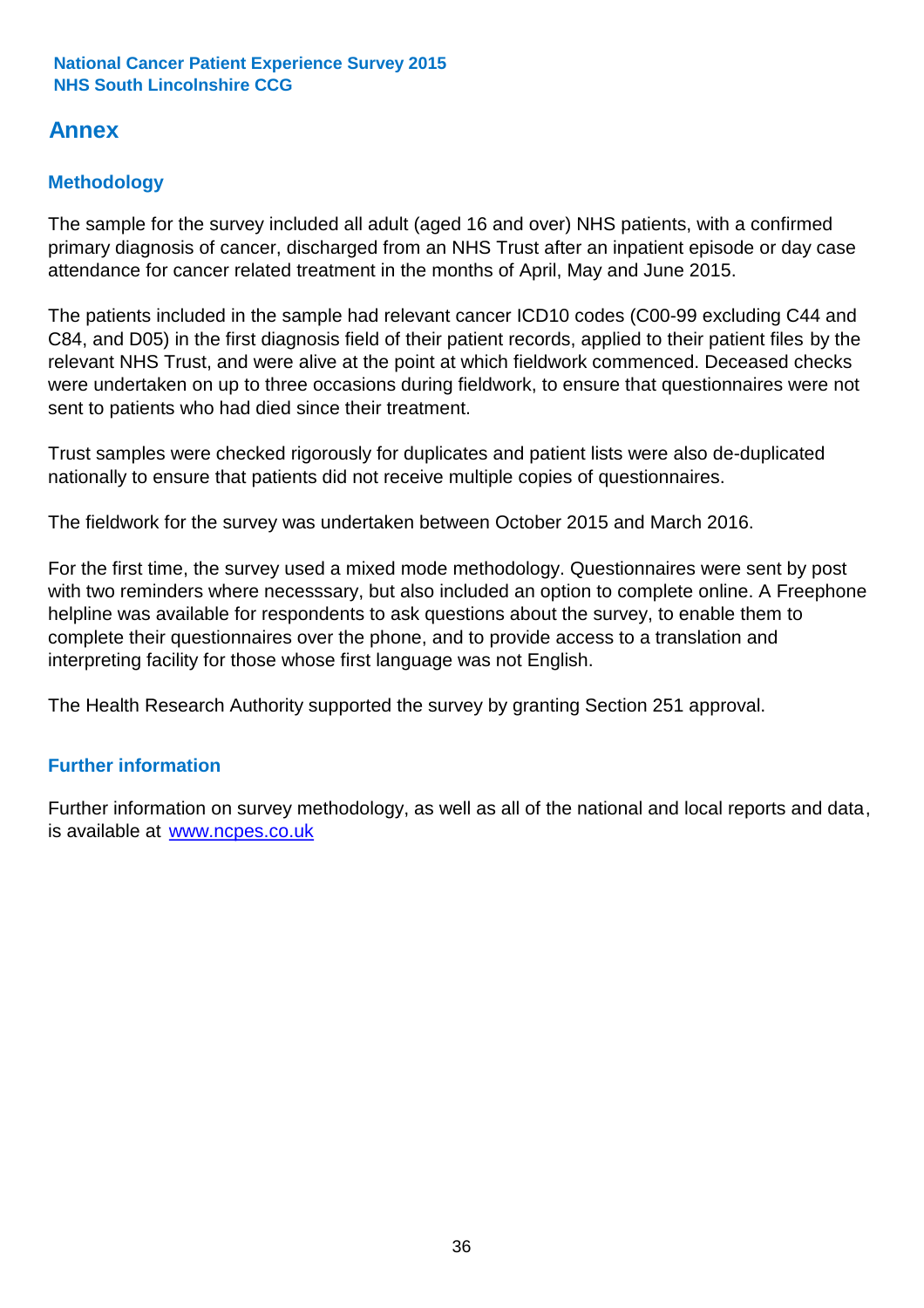## **Redevelopment of the 2015 survey**

A number of significant changes have been made to the National Cancer Patient Experience Survey in 2015:

- the length of the questionnaire has been reduced
- response options have been reviewed and changed to make them consistent throughout the survey
- some of the questions and / or answer options have been changed so that they are now in line with questions in other patient surveys (e.g. the Care Quality Commission national patient surveys), to improve comparability between them
- the topic areas within the questionnaire have been redesigned to capture the whole patient journey.

There are 50 questions in the questionnaire that relate directly to patient experience. Of these, 14 remain unchanged from previous years; and a further 21 have been slightly amended. We draw caution in directly comparing data from the 2015 survey to the findings of the previous CPES surveys, even for identical questions. Changes in the structure of the survey instrument (questionnaire) and also the administration of the survey (calendar period and length of time from sampling to field work start and completion) may influence nationwide averages, although these features will not greatly impact on relative comparisons (e.g. between patient groups or hospitals).

The other 15 questions are either new or substantially changed from previous years.

It is expected that there will be few, if any changes, to the questionnaire going forward so we will be able to compare the results year on year. Where changes are necessary they are expected to be for methodological reasons or to improve question reliability.

Another significant change in 2015 is that an online version of the questionnaire has been developed. The online version was developed to make the questionnaire more accessible for respondents. This may have an impact on the demographic characteristics of the respondents. This may be an improvement if previously underrepresented groups have responded. However, changes to the demographics of respondents may have implications on the overall results - and again, leads us to draw caution in directly comparing results with previous years.

## **Official Statistics**

The 2015 survey data has been published for the first time as Official Statistics. The 2015 survey data has been produced and published in line with the Code of Practice for Official Statistics.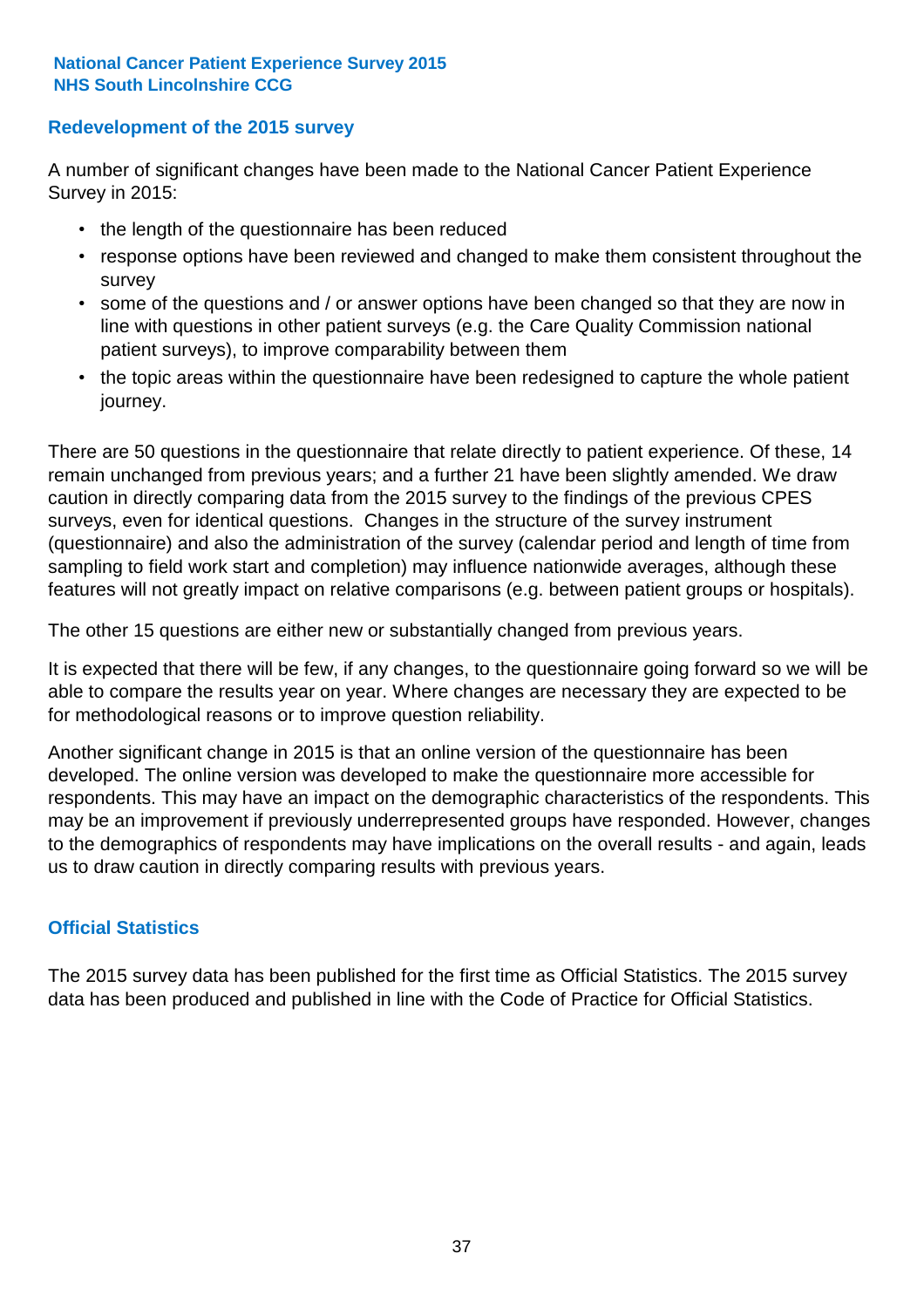## **Scoring methodologies**

49 of the 50 questions relating directly to patient experience have been summarised as the score of the percentage of patients who reported a positive experience. For example:

- question 6 asks: "Overall, how did you feel about the length of time you had to wait for your test to be done?". Responses have been recorded as positive only for those patients who selected the first option ("It was about right")
- question 11 asks: "When you were told you had cancer, were you given written information about the type of cancer you had?". Responses have been recorded as positive only for those patients who selected the first option ("Yes, and it was easy to understand").

Where options do not provide any information on positive/negative patient experience (e.g. "Don't know / can't remember"), they are excluded from the score.

The other question (question 59) asks respondents to rate their overall care on a scale of 0 to 10. Scores have been given as an average on this scale.

A copy of the 2015 questionnaire, marked up with all of these scoring conventions, is available at www.ncpes.co.uk

Further details on the scoring methodology can be found in the technical document for the survey, available at <u>www.ncpes.co.uk</u>

### **Case-mix adjustment**

For the first time in 2015, case-mix adjusted findings are being presented alongside unadjusted results for CCGs. Case-mix adjustment allows us to account for the impact that differing patient populations might have on results. By using the case-mix adjusted estimates we can obtain a greater understanding of how a CCG is performing given their patient population.

The factors taken into account in this case-mix adjustment are gender, age, ethnic group, deprivation, and tumour group.

For further details on case-mix adjustment, please refer to the technical document for the survey, available at www.ncpes.co.uk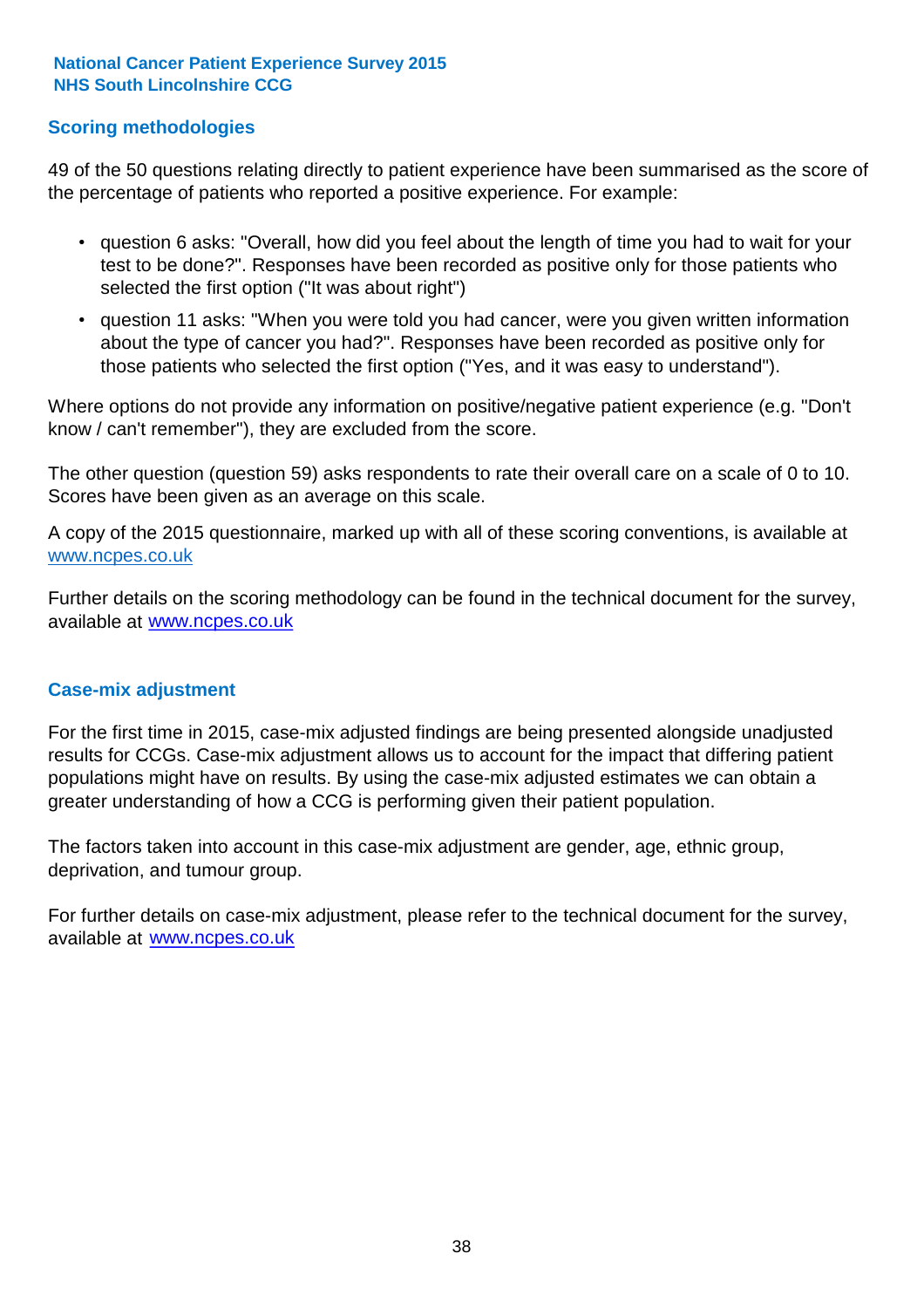## **Response Rates**

|                 | Sample<br><b>Size</b> | <b>Excluded</b> | Adjusted<br><b>Sample</b> | <b>Not</b><br><b>Returned Refused</b> | Blank / | Completed | Response<br>Rate |
|-----------------|-----------------------|-----------------|---------------------------|---------------------------------------|---------|-----------|------------------|
| <b>National</b> | 116,991               | 8.719           | 108,272                   | 33,168                                | 3.918   | 71,186    | 66%              |
| 99D             | <b>375</b>            | 26              | 349                       | 90 <sub>l</sub>                       | 22      | 237       | 68%              |

### **Respondents by tumour group**

The tables below show the numbers of patients from each tumour group and the age and gender distribution of these patients.

| <b>Tumour Group</b>  | Number of<br>respondents* |
|----------------------|---------------------------|
| Brain / CNS          | 2                         |
| <b>Breast</b>        | 37                        |
| Gynaecological       | 11                        |
| Colorectal / LGT     | 32                        |
| Lung                 | 8                         |
| <b>Skin</b>          | 12                        |
| Haematological       | 26                        |
| <b>Upper Gastro</b>  | 18                        |
| Other                | 20                        |
| Urological           | 20                        |
| Prostate             | 42                        |
| Sarcoma              | 3                         |
| <b>Head and Neck</b> | 6                         |

*\* These figures may not match the numerator for all questions in the 'Comparisons by tumour group' section of this report, because not all questions were answered by all respondents.*

## **Respondents by age and gender**

The questionnaire asked respondents to give their year of birth. This information has been amalgamated into 8 age bands. The age and gender distribution for the CCG was as follows:

|             | 16-24 | 25-34 | 35-44 | 45-54 | 55-64 | 65-74 | 75-84 | $85+$ | Total |
|-------------|-------|-------|-------|-------|-------|-------|-------|-------|-------|
| <b>Male</b> |       |       |       | ັ     | 22    | 57    | 36    |       | 124   |
| Female      |       |       |       | 9     | 29    | 39    | 26    |       | 113   |
| Total       |       |       |       | 14    | 51    | 96    | 62    |       | 237   |